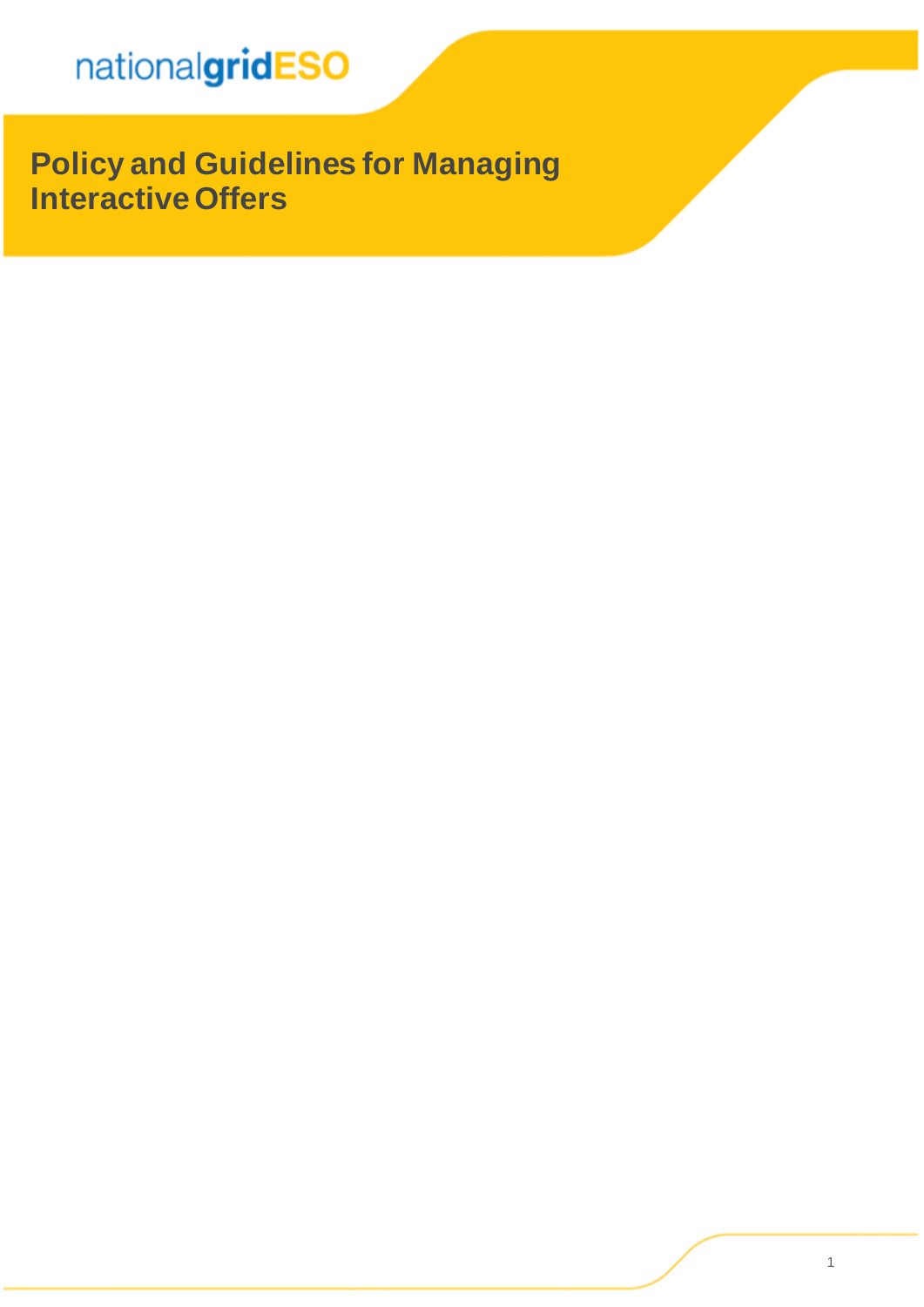### **Version History**

| <b>Version</b> | <b>Issue Date</b> | <b>Comments</b>                                                                                                                                                                                         |
|----------------|-------------------|---------------------------------------------------------------------------------------------------------------------------------------------------------------------------------------------------------|
| 1.0            | 29/12/2020        | Interim Interactivity Guide drafted as part of the Energy<br>Networks Association Workstream 2 review of interactivity<br>across industry                                                               |
| 2.0            | 15/10/2021        | Revision and finalisation of the guidance document following<br>CUSC Panel review of CUSC modification CMP370. The<br>changes include the outcome of the Summer 2021 review<br>outlined in version 1.0. |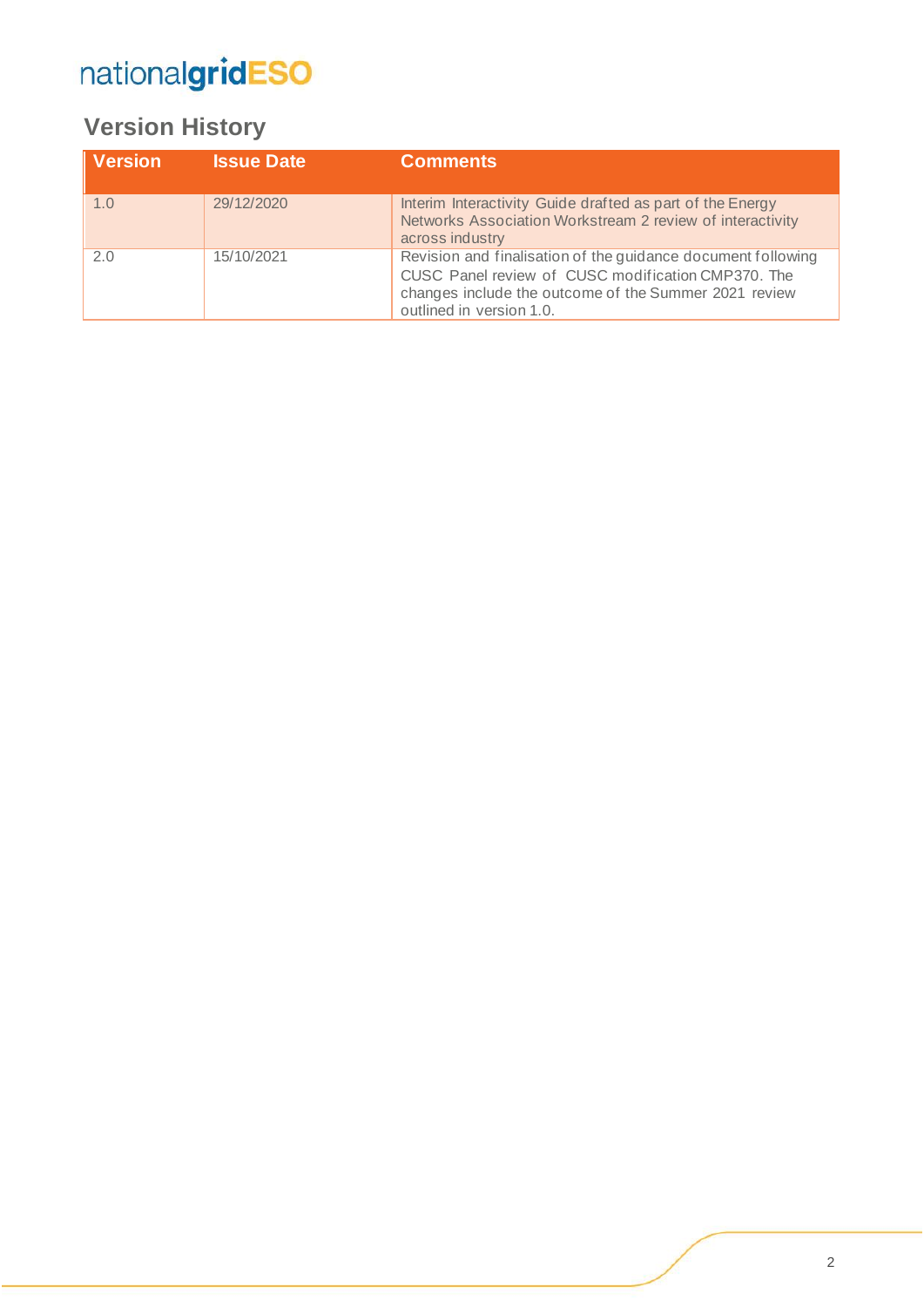### **Contents**

| 1 <sub>1</sub>                                                                                               |  |
|--------------------------------------------------------------------------------------------------------------|--|
|                                                                                                              |  |
|                                                                                                              |  |
|                                                                                                              |  |
|                                                                                                              |  |
|                                                                                                              |  |
|                                                                                                              |  |
|                                                                                                              |  |
|                                                                                                              |  |
|                                                                                                              |  |
|                                                                                                              |  |
|                                                                                                              |  |
|                                                                                                              |  |
|                                                                                                              |  |
|                                                                                                              |  |
|                                                                                                              |  |
| 3.                                                                                                           |  |
|                                                                                                              |  |
|                                                                                                              |  |
| 4.1 Re-offers where Interactivity has been resolved prior to the expiry of the acceptance period  8          |  |
|                                                                                                              |  |
| 5. Triggering Interactivity where a Grid Supply Point has a Transmission Impact                              |  |
|                                                                                                              |  |
|                                                                                                              |  |
|                                                                                                              |  |
| 5.3 Identifying Interactivity and queue position as a consequence of a Transmission Application requesting a |  |
| 5.4 Scenario: Transmission Application triggers interactivity with a DNO Application - Transmission Impact   |  |
|                                                                                                              |  |
|                                                                                                              |  |
|                                                                                                              |  |
| Appendix 3: ESO Proforma to Request Data relating to Transmission Impact Assessments                         |  |
|                                                                                                              |  |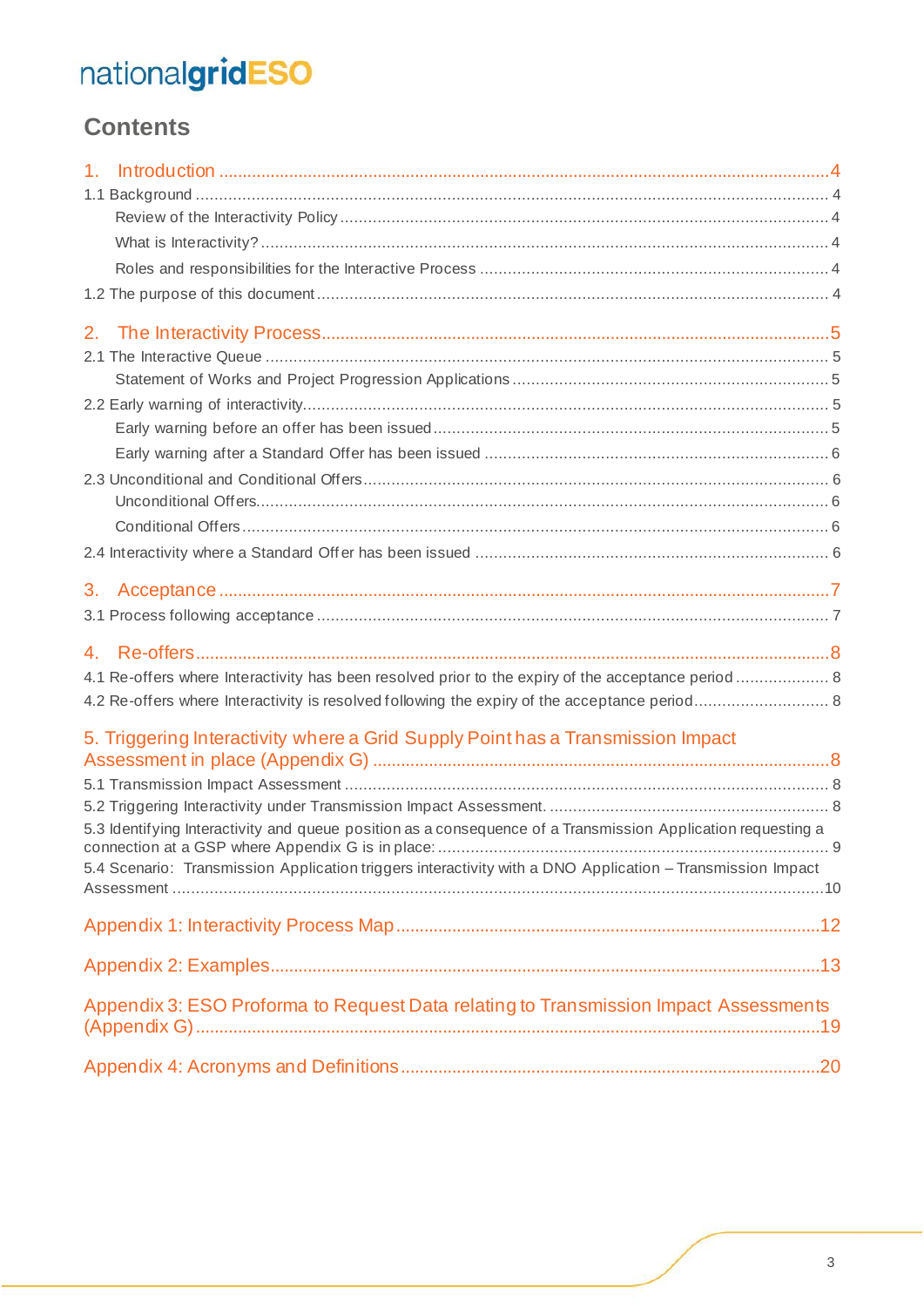### <span id="page-3-0"></span>**1. Introduction**

#### <span id="page-3-1"></span>**1.1 Background**

#### <span id="page-3-2"></span>Review of the Interactivity Policy

As part of the Open Networks Project, National Grid Electricity System Operator (the ESO) has worked with the Energy Networks Association (ENA) and industry to devise a consistent approach to administering interactive offers across network companies. Version 1.0 of this document was published in December 2020.

Where future changes to the Interactivity Policy are required (other than minor changes, for example, correcting typographical errors or providing clarity in the drafting of the policy where ambiguity has been identified etc.), the ESO will undertake an industry consultation of the proposed changes for a minimum period of two calendar weeks and highlight the consultation at the appropriate industry forum e.g. the Transmission Charging Methodology Forum (TCMF). The responses to the consultation will be considered and inform the changes to be made to this policy document.

#### <span id="page-3-3"></span>What is Interactivity?

There are occasions where the ESO receives two or more applications to connect to or to use the same part of the existing or future National Electricity Transmission System (NETS) but where not all the applicants can be successfully accepted due to restrictions. Examples of restrictions which may impact on an applicant's ability to connect to or use the NETS include limited network capacity (such as circuit ratings and switchgear fault level capability), point of connection or physical limitations such as space to upgrade a substation. Where this occurs, the affected offers will become interactive with each other and the resulting offers are referred to as Interactive **Offers** 

#### <span id="page-3-4"></span>Roles and responsibilities for the Interactive Process

Interactivity is identified by the Relevant Transmission Licensee during its network assessment in response to applications. Once interactivity has been identified, the Relevant Transmission Licensee will notify the ESO by completing an interactivity proforma.

The administration of the Interactivity Process is managed by the ESO and includes all aspects such as creating the Interactive Queue through to resolving which applications are successful (including processing and issuing any re-offer where appropriate).

The Relevant Transmission Licensee will work with the ESO and provide the ESO with all the required information to ensure that the ESO can administer an effective process.

#### <span id="page-3-5"></span>**1.2 The purpose of this document**

The purpose of this document is to set out the detailed process that the ESO will follow when interactivity has been identified by the Relevant Transmission Licensee that two or more offers have become interactive with each other. The process set out in this document is consistent with the process that will be followed by the other network operators within Great Britain. This will ensure that a transparent, consistent, and fair approach is taken when managing Interactive Offers regardless of the network operator involved in the Interactivity Process. This interactivity policy will be applied to all applications under the CUSC irrespective of technology type, generation, or demand capacity etc.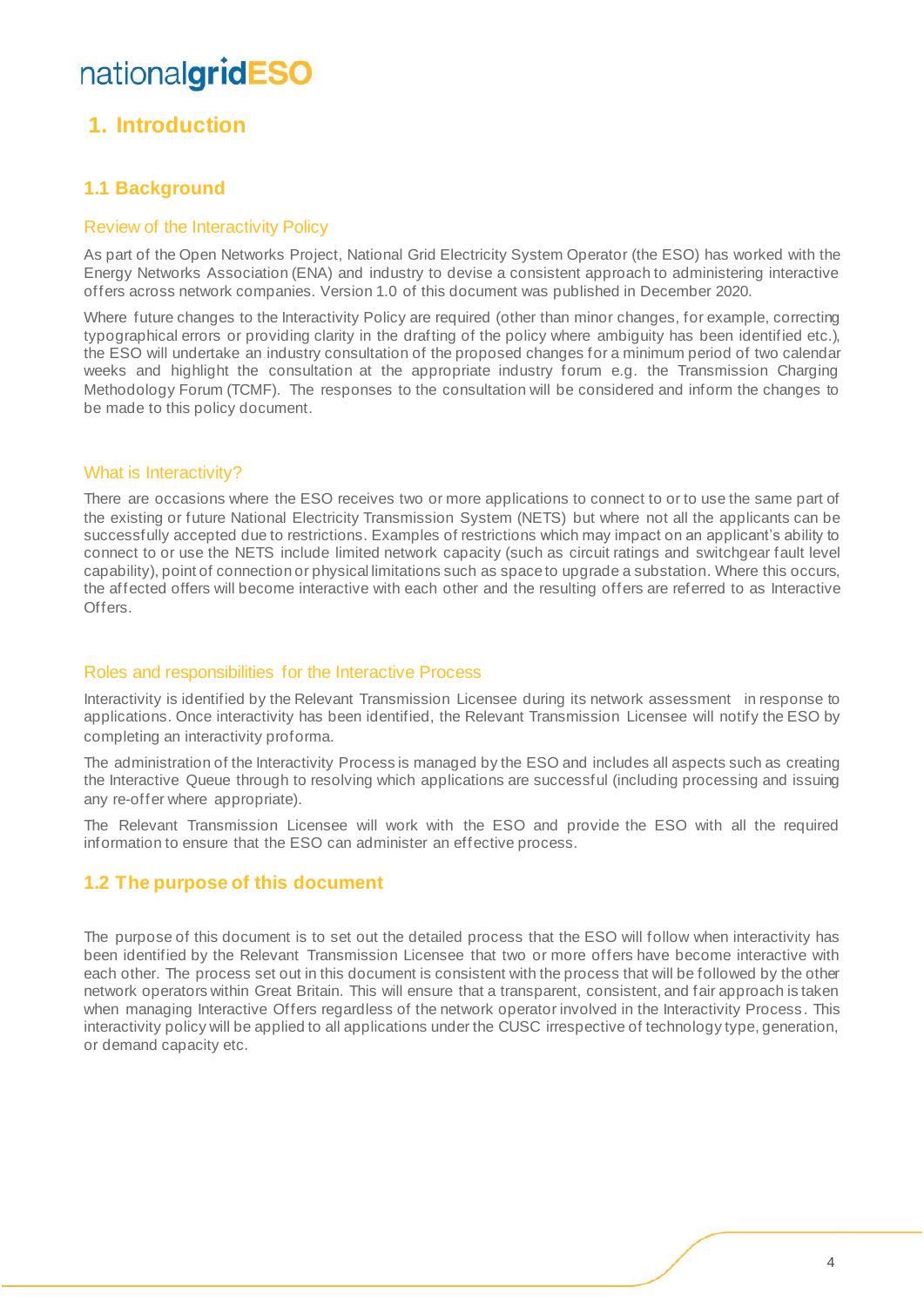### <span id="page-4-0"></span>**2. The Interactivity Process**

*The following is to be read in conjunction with the process map within Appendix 1. Examples of how the interactivity process works in practice can be found in Appendix 2.* 

#### <span id="page-4-1"></span>**2.1 The Interactive Queue**

There are occasions where the ESO receives two or more applications to connect to or to use the same part of the existing or future NETS but where not all the applicants can be successfully accepted due to restrictions. Restrictions can include limited network capacity, the point of connection, or physical limitations such as space to upgrade a substation. Where this occurs, the affected offers will become interactive with each other.

Where interactivity has been identified, the ESO will establish an Interactive Queue. The Interactive Queue will include all the Affected Parties. Each Affected Party will be assigned an Interactive Queue position.

The Interactive Queue position of each Affected Party will be determined by their respective Clock Start Dates. The Affected Party with the earliest Clock Start Date will be 1st in the queue, the Affected Party with the next earliest Clock Start Date will be placed 2nd in the queue and so on. Where two or more offers within the Interactive Queue have the same Clock Start Date, their Interactive Queue position will be determined by the time the application was declared to have been Clock Started, with the Affected Party with the earlier Clock Start having priority over the other applicant. In the event that two applications Clock Start at the same time, the ESO will use the date and time that the applicant submitted their application to the ESO as the determining factor of who will have the higher Interactive Queue position.

#### <span id="page-4-2"></span>Statement of Works and Project Progression Applications

Where a Distribution Network Operator (DNO) is following the Statement of Works Process to identify whether any further work is required on the NETS, and subsequently submits a Project Progression application to the ESO within 30 calendar days of the outcome of the Statement of Works being notified to the DNO, the Clock Start Date for the purpose of the Interactive Queue will be the date that the Statement of Works was declared competent by the ESO.. Where the Project Progression application is made after the 30 calendar day period, the date of the Project Progression application made to the ESO will be used to establish the Interactive Queue position.

In some areas of Great Britain, it is always assumed that works on the NETS will be required and only a Project Progression application will be made. In this case, the date that the Project Progression application is made to the ESO will be used to establish the Interactive Queue position.

#### <span id="page-4-3"></span>**2.2 Early warning of interactivity**

#### <span id="page-4-4"></span>Early warning before an offer has been issued

Where it is established prior to an offer being issued that the application may be an Interactive Offer, the ESO will aim to provide early warning to the Affected Parties through the issue of an Early Warning Letter. Any Early Warning Letter will be provided to the Affected Parties following notification to the ESO by the Relevant Transmission Licensee that potential interactivity has been identified during its network assessment.

The Early Warning Letter is intended to alert the applicant that their offer may be issued with a shorter acceptance period in comparison to a Standard Offer, which is currently three months. Interactive Offers will have either a 30 calendar day acceptance period for developer offers or a 45 calendar day acceptance period for offers sent to a DNO. For further information about acceptance periods see section 3 below.

The Early Warning Letter will also set out that the ESO will be unable to accommodate any request for an extension to the acceptance period beyond the date provided in the offer.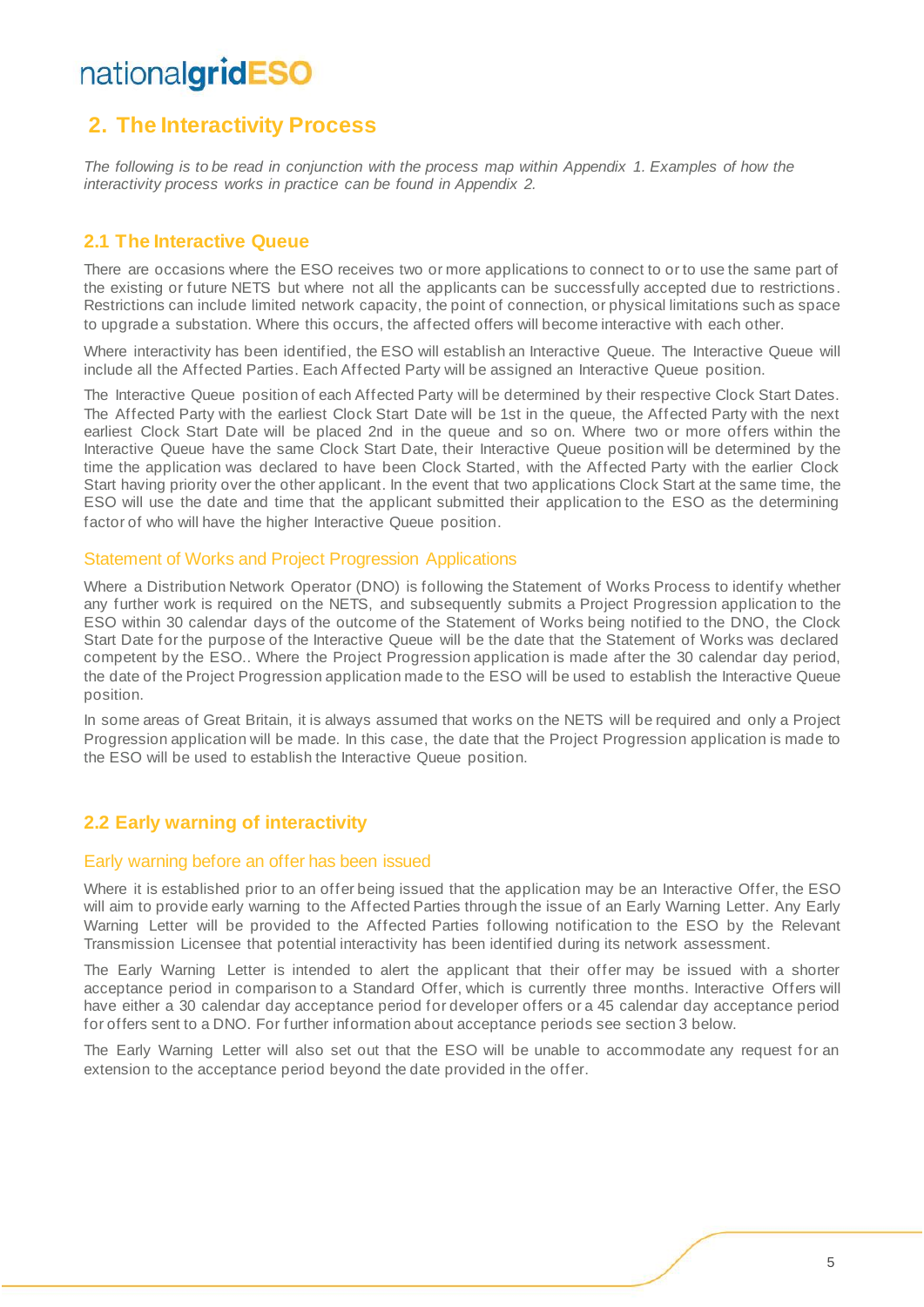#### <span id="page-5-0"></span>Early warning after a Standard Offer has been issued

Where one or more parties have already been issued with a Standard Offer and it is likely that these may become interactive with another applicant's offer when it is issued, the ESO will aim to notify all applicants of the potential interactivity at the same time. For those already in receipt of a Standard Offer, this alerts the applicant(s) that it is likely that the acceptance period of their offer(s) may be reduced to a maximum of 30 calendar days for a developer applicant or 45 calendar days for offers sent to a DNO. For further information about acceptance periods see section 3 below. The 45 calendar day acceptance for the DNO allows the DNO to undertake due diligence, prepare its offer to issue to its customer, and allow the DNO customer time to review, sign and return its offer to the DNO before the DNO has to sign and return its offer to the ESO.

The Early Warning Letter will also set out the ESO will be unable to accommodate any request for an extension to the acceptance period beyond the date provided in the offer.

#### <span id="page-5-1"></span>**2.3 Unconditional and Conditional Offers**

The terms 'Conditional' and 'Unconditional' relate only to the type of offers that Affected Parties may receive in relation to interactivity and not any other terms or conditions in relation to the offers.

#### <span id="page-5-2"></span>Unconditional Offers

An Unconditional Offer will always be issued where the Affected Party is first in the Interactive Queue. It is possible that there can be more than one Unconditional Offer within the same Interactive Queue (see Appendix 2, example 3 or an example where this may occur). An Affected Party that has been issued with an Unconditional Offer has the right of first refusal in respect of the terms of that Interactive Offer. An Unconditional Offer is not dependent, or affected by, the acceptance or non-acceptance of offers issued to the other Affected Parties within the Interactive Queue.

Any offer issued prior to the Interactive Queue being established, will have been issued as a Standard Offer on standard acceptance terms of three months. Once Interactivity is triggered, which occurs when the first Conditional Offer in the Interactivity Queue is sent to the relevant Affected Party, these offers will become Unconditional Interactive Offers. See section 2.4 below for details of changes that may occur to the acceptance period.

#### <span id="page-5-3"></span>Conditional Offers

Conditional Offers are made on the premise that Offers ahead of them in the Interactive Queue will not be accepted and therefore the terms in the Conditional Offer reflect this.

The application that triggers the need to apply the Interactivity Process and establish the Interactive Queue will be issued a Conditional Offer. All subsequent offers made in relation to the same part of the NETS and joins the Interactive Queue will also be issued as Conditional Offers.

Where all Unconditional Offers have been accepted within the acceptance period so that no further Conditional Offers may be accepted on the terms set out in the respective offers, all Affected Parties that have a Conditional Offer will be notified that their Conditional Offer will be re-offered with revised terms by the ESO, irrespective of whether the Affected Party accepted its Conditional Offer or not.

Affected Parties who have been notified that they will receive a re-offer will be given the opportunity to retain their queue position and join any subsequent Interactive Queue based upon their original Clock Start Date. See section 4 below.

#### <span id="page-5-4"></span>**2.4 Interactivity where a Standard Offer has been issued**

If interactivity has not been triggered when issuing an Offer (which occurs at the point that one or more Conditional Offer(s) within the same Interactive Queue are issued by the ESO), then a Standard Offer will be provided to the applicant with a three month acceptance period. This also applies where possible interactivity has been identified by the Relevant Transmission Licensee and Early Warning Letters as described in section 2.2 above have been sent to the Affected Parties but the first Conditional Offer within the Interactive Queue has not yet been issued to the Affected Party by the ESO. See section 2.3 above for further information about Conditional Offers.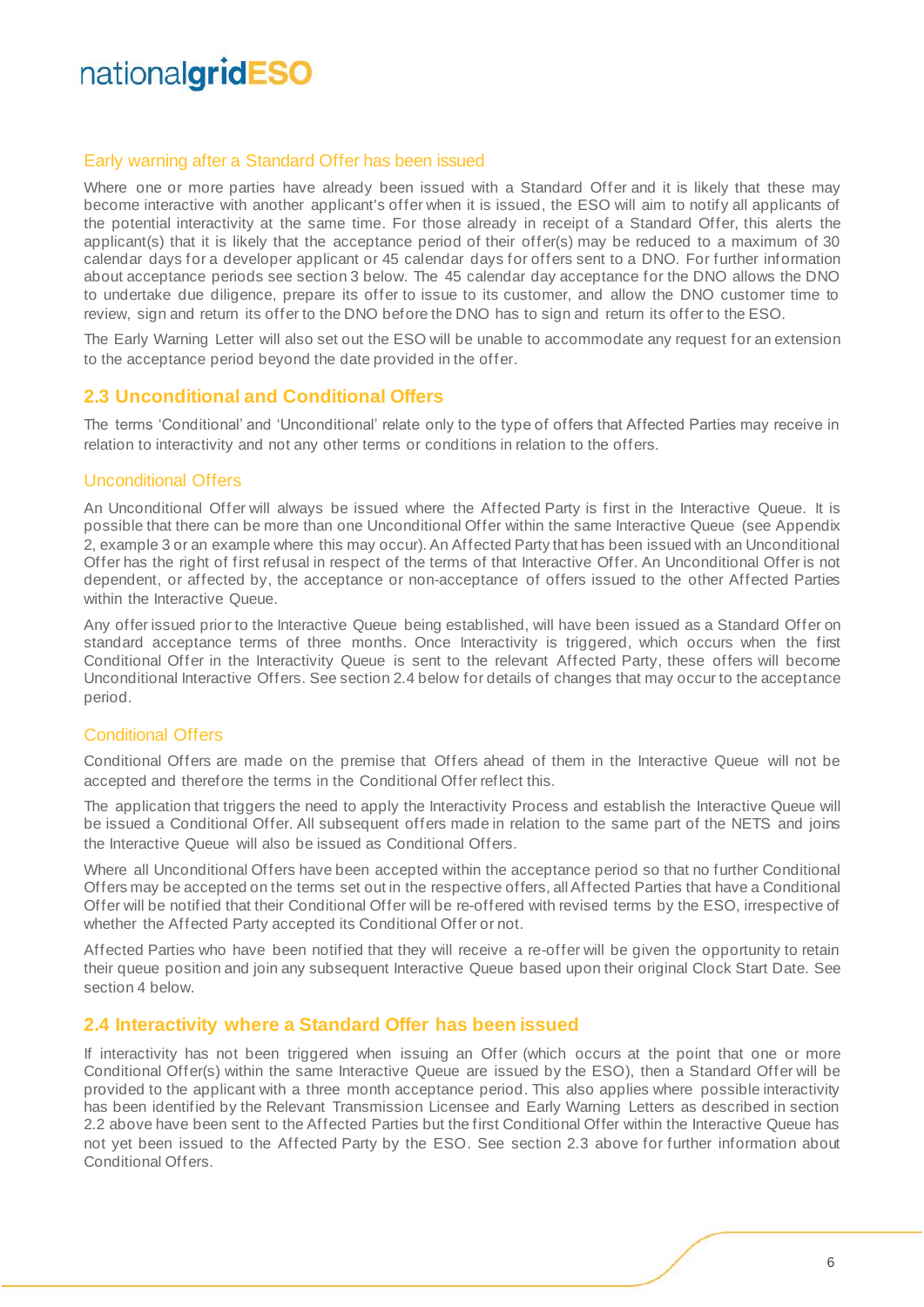If further applications are received that mean that an offer already issued may become interactive, then where possible, the ESO will send the Affected Parties an Early Warning Letter as described in section 2.2 above.

Once interactivity is triggered, the Affected Party with a Standard Offer will receive a Final Interactivity Notification, which will set out revised terms for acceptance, which will include:

- the date by which acceptance must be received by the ESO in order for the acceptance to be valid;
- the Interactive Queue position of the offer; and
- confirmation of the type of offer applicable. For the avoidance of doubt, offers issued as a Standard Offer that then become interactive will always be classified as an Unconditional Offer. Section 2. 3 above sets out more detail about Unconditional Offers.

Where a Standard Offer has more than 30 calendar days (for developer offers) or 45 calendar days (for offers sent to a DNO), of acceptance period left when interactivity is triggered, the ESO will shorten the acceptance period of the Standard Offer to either 30 calendar days or to 45 calendar days respectively from the date that the ESO issues the Affected Parties with a Final Interactivity Notification.

In the event that there are fewer than 30 calendar days (for developer offers) or 45 calendar days (for offers issued to a DNO) remaining for acceptance at the point interactivity is triggered, then the Affected Parties acceptance period will remain unchanged.

Where interactivity is triggered, the ESO will be unable to accommodate requests for extensions to the offer acceptance period set out in the Final Interactivity Notification.

### <span id="page-6-0"></span>**3. Acceptance**

An Interactive Offer (whether an Unconditional or Conditional Offer) will remain open for acceptance for a maximum period of 30 calendar days for developer applicants and 45 calendar days for DNO applicants. Where an Interactive Offer has not been accepted within this period, the offer will lapse. For the avoidance of doubt, the acceptance period cannot be extended beyond the date stated in the Final Interactivity Notification (where a Standard Offer was originally issued) or the Interactive Offer documentation as appropriate.

An Interactive Offer will be considered to have been accepted if the Affected Party has signed and returned undated copies of each agreement to the ESO before the end of the offer acceptance period. The ESO will then review the acceptance by all Affected Parties and contact all Affected Parties to confirm their status and next steps.

#### <span id="page-6-1"></span>**3.1 Process following acceptance**

For those Affected Parties that have been notified that they have secured their offer on the terms set out in their Interactive Offer, the ESO will then counter-sign the agreement(s) and this will form a valid contract between the applicant and the ESO. The ESO will then sign the Transmission Owner Connection Offer (TOCO) and any Affected Transmission Owner Connection Offer (ATOCO) and return these to the Relevant Transmission Licensee(s) for counter-signature.

Where an Unconditional Offer has been accepted before the expiry of the acceptance period and the NETS cannot accommodate the next Conditional Offer in the queue, all Affected Parties from that point in the queue onwards (regardless of whether they have accepted their offer or not) will be notified that they will receive a reoffer, which will contain revised terms. The ESO will then commence the re-offer process in accordance with section 4 below.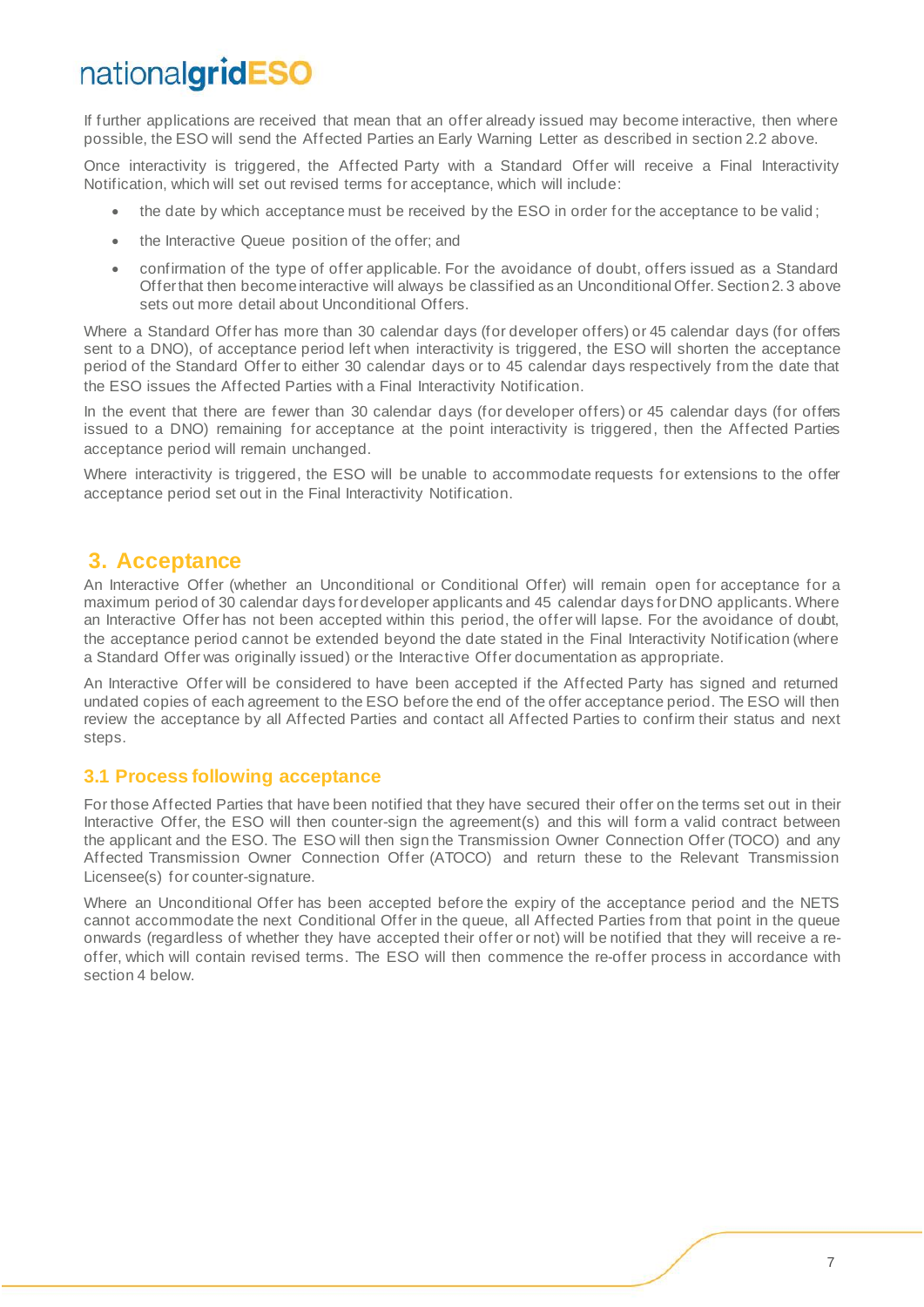### <span id="page-7-0"></span>**4. Re-offers**

#### <span id="page-7-1"></span>**4.1 Re-offers where Interactivity has been resolved prior to the expiry of the acceptance period**

Where an Unconditional Offer has been accepted, which causes the interactivity process to be resolved early (i.e. before the expiry of acceptance period for the last offer in the Interactive Queue), all Affected Parties from that point in the queue onwards will be notified that they will receive a re-offer, which will contain revised terms. Where Affected Parties wish to retain their queue position based upon their original Clock Start Date, the Affected Parties will be required to confirm to the ESO in writing (e.g. by email) within 10 working days of notification that the ESO will be issuing a revised offer. This will require the Affected Parties to confirm there are no changes to the original application. Where changes are required by the Affected Party, they will be required to reapply and will be issued with a new Clock Start Date.

#### <span id="page-7-2"></span>**4.2 Re-offers where Interactivity is resolved following the expiry of the acceptance period**

Affected Parties that were issued with an Offer (whether this is an Unconditional Offer or a Conditional Offer) and chose not to accept the offer within the acceptance period and the Interactivity is resolved following the expiry of the acceptance period of the last offer in the Interactive Queue, will need to reapply should they wish to proceed with a connection. In the case of any subsequent interactivity, the queue position for these Affected Parties will be based on the new Clock Start Date.

### <span id="page-7-3"></span>**5. Triggering Interactivity where a Grid Supply Point has a Transmission Impact Assessment in place (Appendix G)**

#### <span id="page-7-4"></span>**5.1 Transmission Impact Assessment**

At many Grid Supply Points (GSPs) a process has been established between the DNOs and the ESO to assess the impact of embedded connections and mitigating the need for a Statement of Works application. This is known as the Transmission Impact Assessment (TIA). This process was developed as part of the Open Networks Project and is commonly referred to as an 'Appendix G'. Under this process, DNOs provide the ESO with a list of all generators already connected or contracted to connect to a specific GSP. The list includes the size and type of generation for review by the ESO and the Relevant Transmission Licensee. The ESO provides the DNO with amount of capacity ('Headroom') available at these GSPs and establishes an enduring Appendix G.

As part of the TIA process, DNOs provide an updated Appendix G to the ESO on a monthly basis (unless agreed otherwise) clearly showing any changes to current existing embedded generation listed on the Appendix G, together with any newly accepted offers. As part of this submission the DNO will adjust the remaining known Headroom accordingly and forward the update to the ESO for approval. The ESO will then approve the changes accordingly or raise any queries with the DNO.

#### <span id="page-7-5"></span>**5.2 Triggering Interactivity under Transmission Impact Assessment.**

Interactivity may be triggered where a Transmission Applicant applies to connect at a GSP where there is an existing Appendix G in place with the DNO. In order to facilitate the Transmission Application, the Relevant Transmission Licensee may identify a need to utilise some or all the capacity which has been previously allocated to a DNO through the TIA process. Where this occurs, the Relevant Transmission Licensee will notify the ESO of this and then in order to establish whether there is interactivity, the ESO will request the relevant DNO to complete a Proforma (see Appendix 3 of this document). This review may identify additional DNO projects that need to be considered for interactivity., For all projects identified, the principles outlined in this document will be followed.

Where the volume of accepted and contracted DNO generation connections exceeds the available Headroom at a GSP, the relevant DNO will be required to make an application to the ESO to identify whether any works are required by the Relevant Transmission Licensee on the NETS to increase the available Headroom. This is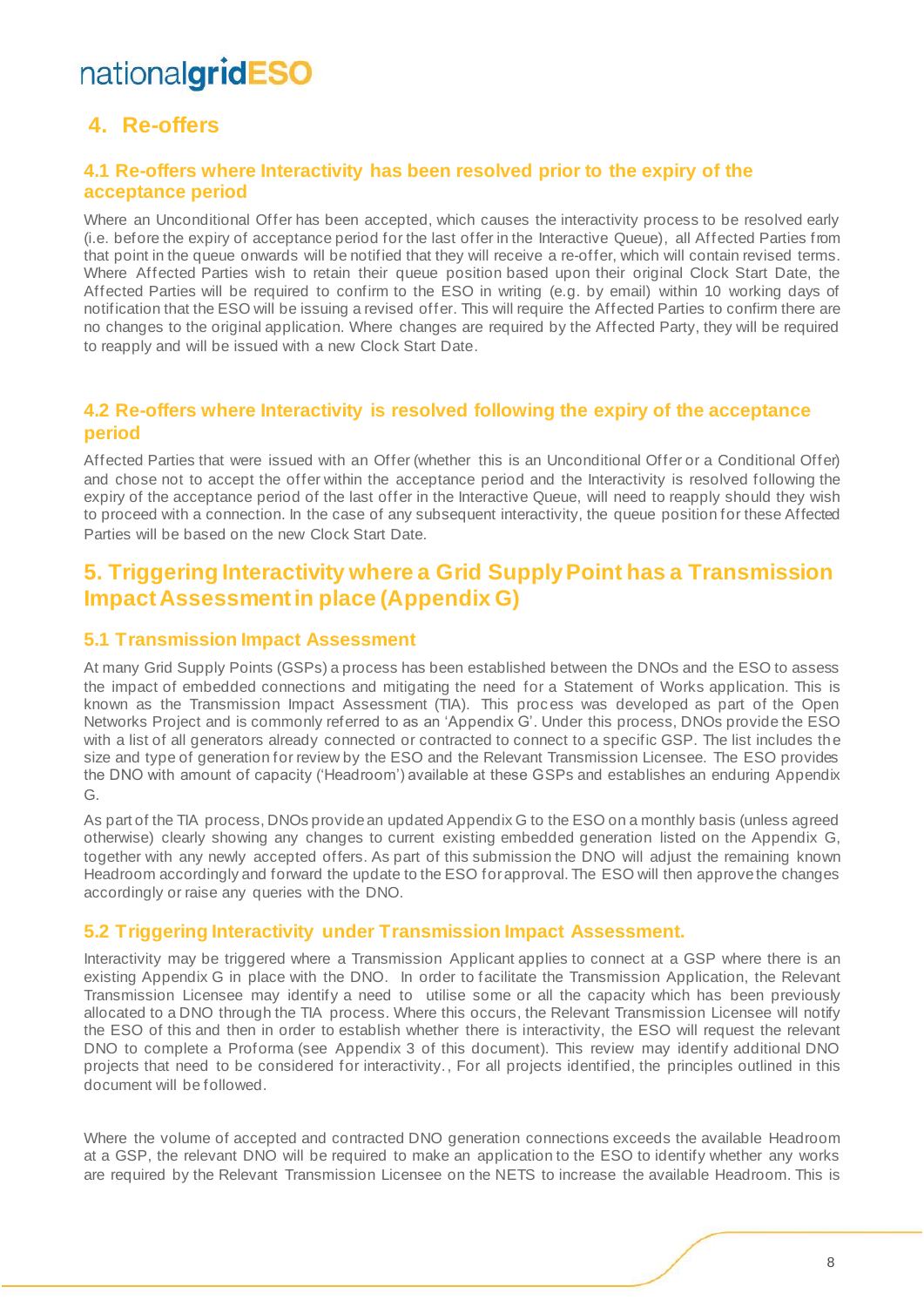done through the Statement of Works and Project Progression process as set out in Section 2.1. Where a specific GSP is also subject to the ESO Regional Development Programmes (RDP) terms to manage a specific network condition, the same principles explained in this document and the TIA process will be followed.

#### <span id="page-8-0"></span>**5.3 Identifying Interactivity and queue position as a consequence of a Transmission Application requesting a connection at a GSP where Appendix G is in place:**

Where the ESO receives an application for a transmission connection, it will liaise with the Relevant Transmission Licensee to identify whether the application, will require some or all of the allocated DNO Headroom through the TIA process. Where it has been identified that the application may use some of the available Headroom, the ESO will send a Proforma to the relevant DNO (see section Appendix 3) to request up to date details of the accepted and contracted position in respect of that particular GSP.

The Proforma includes all the DNO applications that:

- have been received by the DNO but an Offer has not yet been made to the applicant;
- any DNO Offers that are within their acceptance period, but have yet to be accepted ; and
- and accepted Offers where an update has not yet been provided to the ESO through the monthly Appendix G process.

The DNO will have 10 working days to send the requested information to the ESO from the date of receipt of the request. After receiving the updated Proforma from the DNO, the ESO will send the Proforma to the Relevant Transmission Licensee to enable them to undertake its network assessment. Where the DNO fails to provide the requested data within the agreed 10 working day timescales, the ESO will not include any DNO Offers within the interactivity process.

Where interactivity is identified, the queue position of the applicant is determined as below.

- The Transmission Application's queue position is determined by the Clock Start Date (See section 2.1 for further details).
- The Distribution Application's queue position is determined by the minimum information date (competent application date) of the Distribution Application which will be detailed in the Proforma.

Where potential interactivity is identified by the Relevant Transmission Licensee, the Relevant Transmission Licensee will inform the ESO. The ESO will identify the queue position and update the Proforma. The ESO will then provide an Early Warning Letter to each of the Affected Parties with the updated Proforma (see section 2.2 for more information about Early Warning Letters). All Interactive Offers will have the acceptance period set out in Section 3.

In the event that a DNO project changes its status (e.g. an Offer has been issued, accepted or lapsed) during the resolution in the interactivity process, the DNO will have 2 working days to update the ESO. The ESO will notify the change to the Relevant Transmission Licensee who will then assess and make any required changes to its TOCO as appropriate.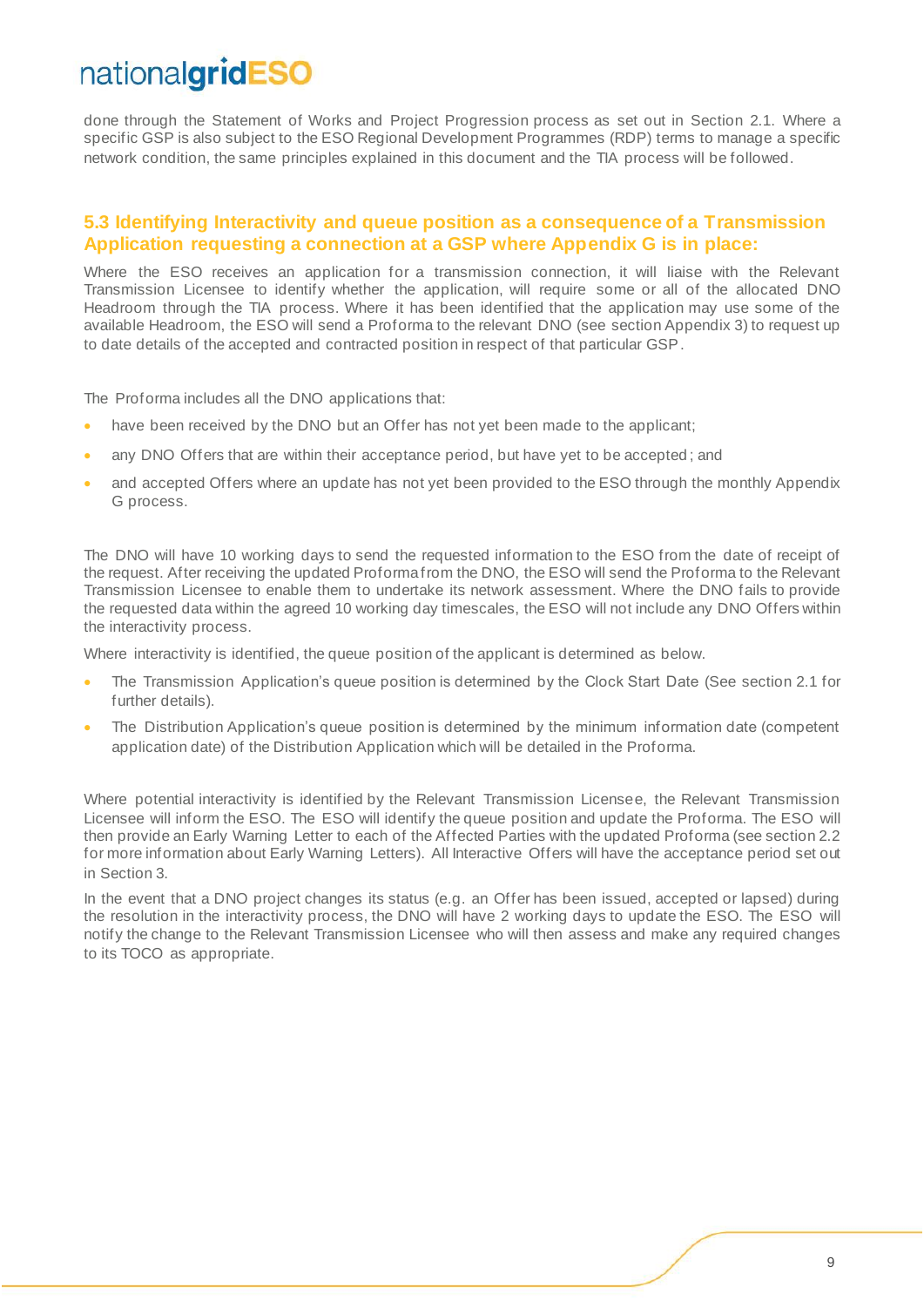#### <span id="page-9-0"></span>**5.4 Scenario: Transmission Application triggers interactivity with a DNO Application – Transmission Impact Assessment**

In this scenario, the ESO receives a Transmission Application to connect to a GSP where there is an existing Appendix G and the Transmission Application utilises some or all the DNO allocated Headroom.

The diagram below illustrates two parallel processes on separate timelines - a Transmission Application (T Applicant) and a Distribution Application (D applicant), that become interactive with each other*.* 



- 1. The ESO receives a Transmission Application (T Applicant) and Clock Starts the application.
- 2. On evaluating the Transmission Application, the Relevant Transmission Licensee identifies that the Transmission Application may have a DNO impact. The Relevant Transmission Licensee identifies the GSP has an existing Appendix G in place and in providing an offer, it may have to utilise some or all of the Headroom allocated to the DNO.
- 3. The Relevant Transmission Licensee may then request Connection Planning Assumptions (CPA) data or alternative agreed data from the ESO to complete its assessment.
- 4. The ESO sends the Proforma set out at Appendix 3 requesting up to date details from the DNO of applications it has received and offers issued. The request will include a request for details of the following:
- all competent connection applications that are pending Offer;
- Offers that are within their acceptance period but the applicant has not yet accepted; and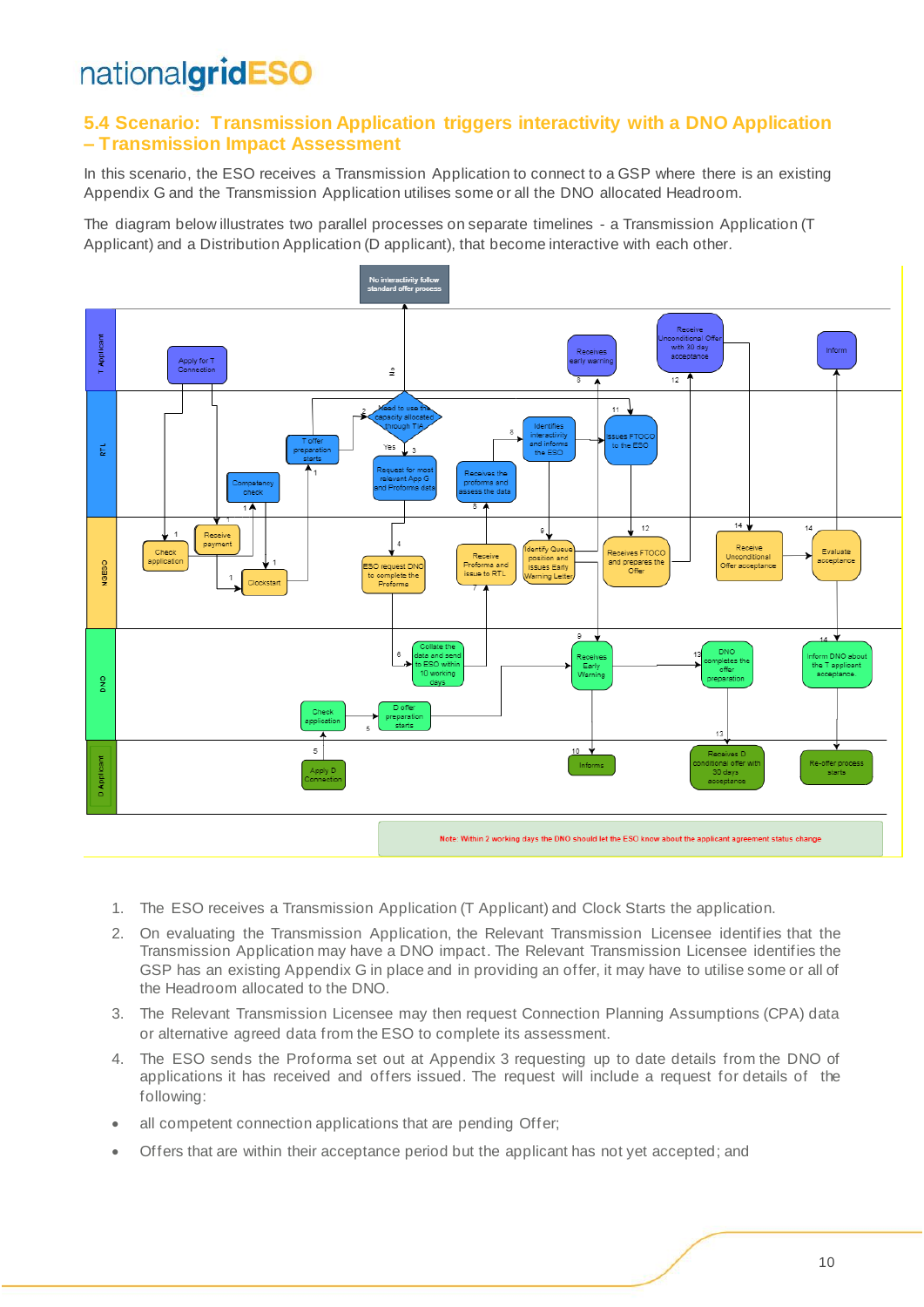- offers that have been accepted but not yet been notified to the ESO under the regular monthly App endix G update process.
- 5. The DNO receives a competent application from an embedded applicant and starts preparing the Offer.
- 6. The DNO collates the data and completes the Proforma and send to the ESO within 10 working days.
- 7. The ESO receives the Proforma and forwards the Proforma data to the Relevant Transmission Licensee.
- 8. On receipt of the updated information (Proforma), the Relevant Transmission Licensee identifies any interactivity and in the above scenario it is determined that there is insufficient capacity for both the Transmission Application and the Distribution Application to both connect, therefore, they are interactive with each other. The Relevant Transmission Licensee informs the ESO of the interactivity.
- 9. The ESO identifies the respective Interactive Queue positions of each applicant and updates the Proforma with the Interactive Queue position. The ESO will notify the Affected Parties (Transmission Applicant and DNO) about the potential interactivity and issue an Early Warning Letter to those Affected Parties. The Affected DNO will also receive the Proforma with the queue position details.
- 10. The DNO notifies their applicant(s) about the potential interactivity by issuing an Early Warning Letter to those Affected Parties.
- 11. The Relevant Transmission Licensee prepares the Offers and issues the Final Transmission Owner Connection Offer to the ESO.
- 12. The ESO prepares the Offer for the Transmission Applicant. In this scenario, the Transmission Applicant's Clock Start Date is earlier than the DNO Applicant's minimum information received date. Therefore, an Unconditional Offer is issued to the Transmission Applicant with a 30 calendar day acceptance period.
- 13. DNO prepares its Offer and issue a Conditional Offer with 30 calendar day acceptance period to relevant DNO applicant.
- 14. As the Transmission Applicant accepted its Unconditional Offer, the ESO is able to confirm its acceptance. The ESO contacts the DNO to update on the status of the Transmission Offer and the DNO will issue a re-offer to their applicant. Validation of the Offer Acceptance follows the same principles described in sections 3 and 4 of this document.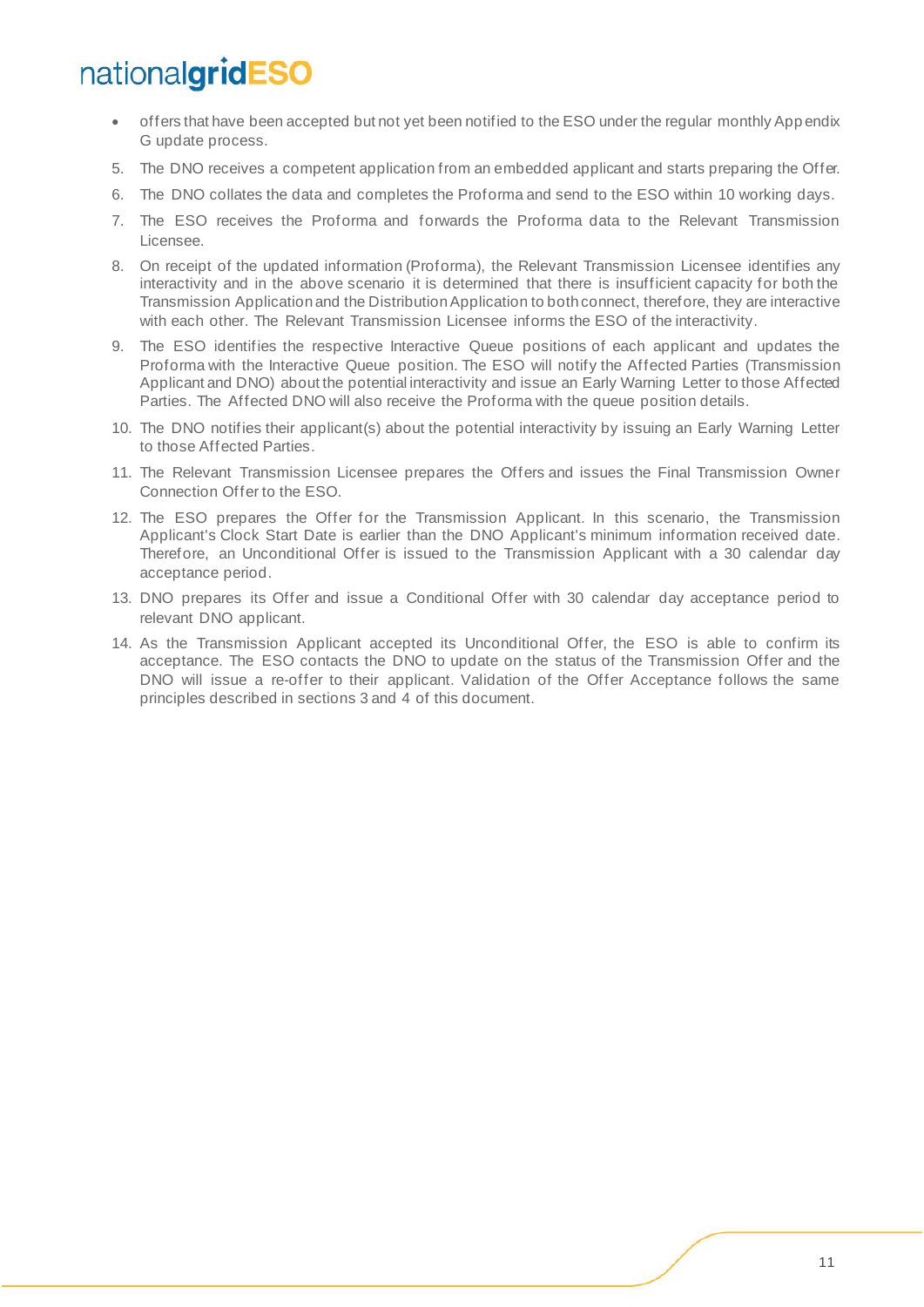### <span id="page-11-0"></span>**Appendix 1: Interactivity Process Map**

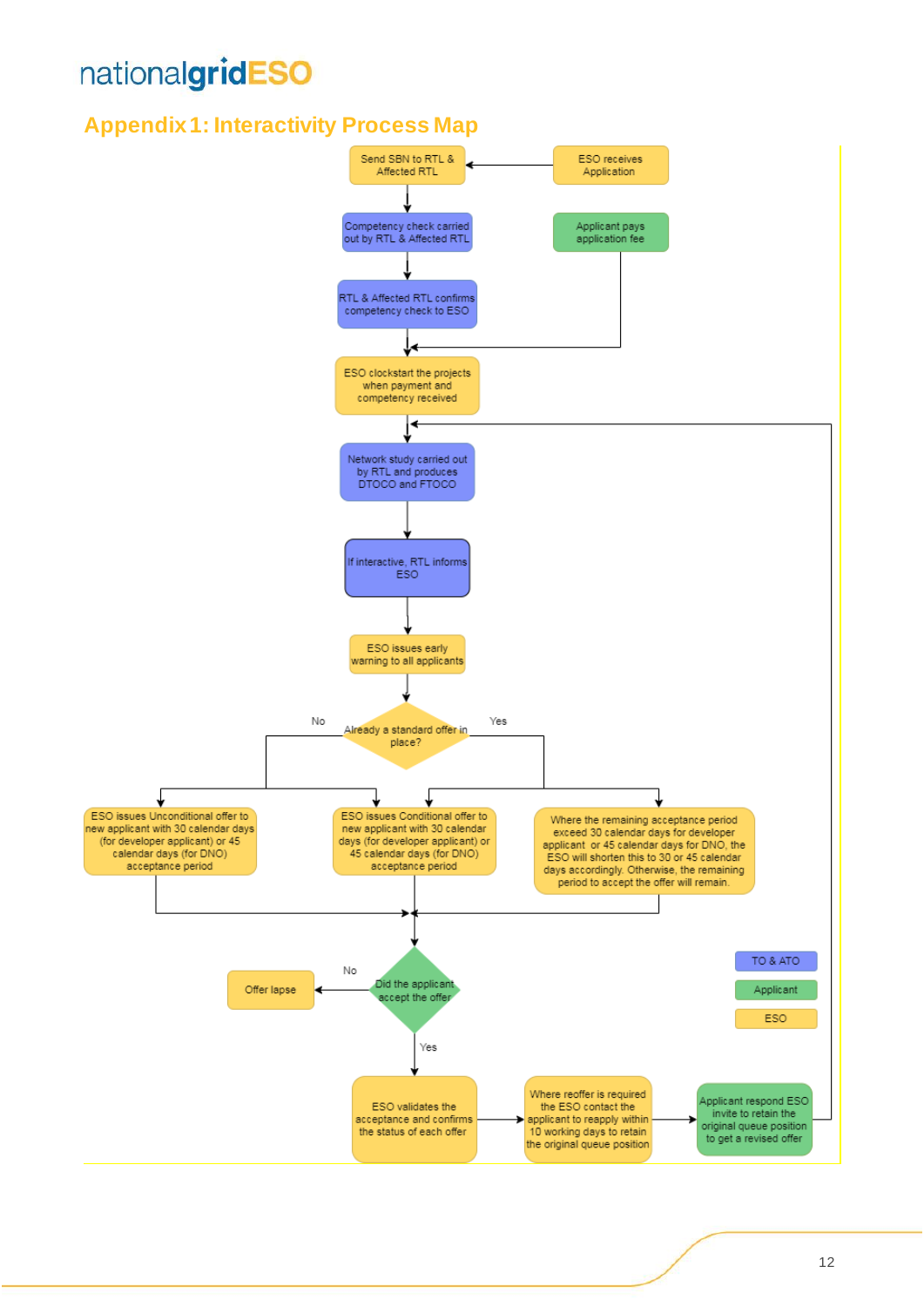### <span id="page-12-0"></span>**Appendix 2: Examples**

**Example 1 -** *Triggering interactivity when an Offer (Standard Offer) has already been issued*

**Total capacity available on the Transmission System = 500MW**

| Applicant | <b>Application Clock</b><br><b>Start Date</b> | Position in the<br>Interactive Queue | Capacity<br>Requested | Type of Offer                                                              |
|-----------|-----------------------------------------------|--------------------------------------|-----------------------|----------------------------------------------------------------------------|
|           | 04/08/2020                                    |                                      | 500MW                 | Standard Offer<br>(Unconditional Offer once<br>interactivity is triggered) |
| B         | 05/10/2020                                    |                                      | 500MW                 | Conditional Offer                                                          |



A Standard Offer with a 3 month acceptance period has been issued to Applicant A. When Applicant B applies, the ESO Clock Starts the application. The Relevant Transmission Licensee carries out the network study for Applicant B and identifies potential interactivity with Applicant A and notifies the ESO.

The ESO then sends out Early Warning Letters to both Affected Parties. Applicant A will be notified that their offer may become an Unconditional Interactive Offer and their acceptance period may be shortened to a maximum of 30 calendar days and Applicant B will be notified that their Offer is likely to be issued as a Conditional Interactive Offer with a shortened acceptance period.

When the Applicant B's offer is ready to be issued, a Conditional Offer with a 30 calendar day acceptance period is issued to Applicant B. At the same time, Applicant A is formally notified that their Offer is now interactive and its offer acceptance period is reduced to 30 calendar days.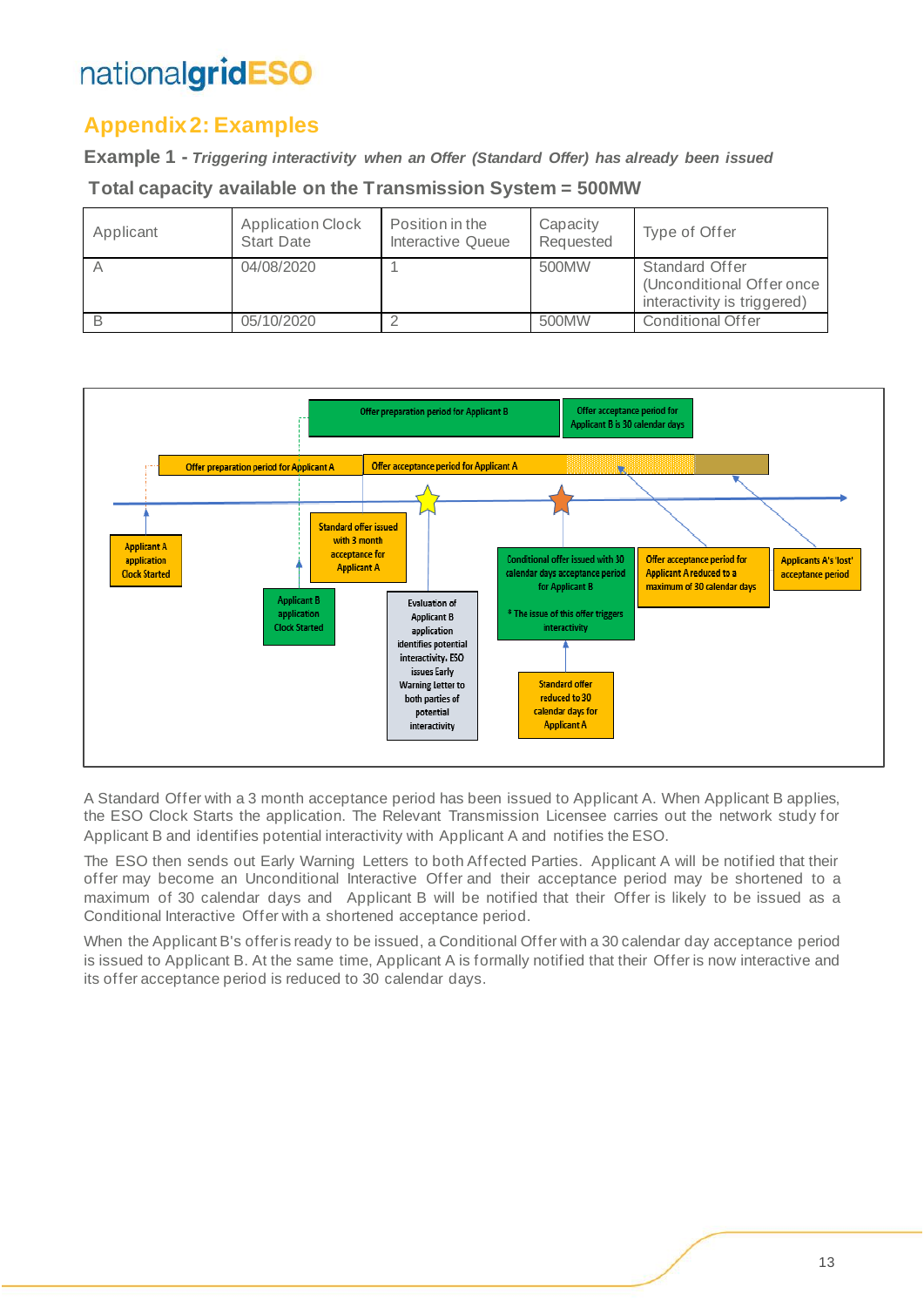#### **Example 2 -** *Triggering interactivity where no Offers have been issued*

#### **Total capacity available on the Transmission System = 500MW**

| Applicant | <b>Application Clock</b><br><b>Start Date</b> | Position in Interactive<br>Queue | <b>Capacity Requested</b> | Type of Offer       |
|-----------|-----------------------------------------------|----------------------------------|---------------------------|---------------------|
|           | 04/08/2020                                    |                                  | 500MW                     | Unconditional Offer |
|           | 08/08/2020                                    |                                  | 500MW                     | Conditional Offer   |



On evaluating the two applications the Relevant Transmission Licensee identifies potential interactivity and informs the ESO.

The ESO issues Early Warning Letters to both Affected Parties. This provides the Affected Parties with notice that their offers may be issued as Interactive Offers and therefore are likely to have shortened acceptance periods. As the two applications were received within a few days of each other, where possible, the ESO aligns the Offer Date for both Affected Parties to the earliest Offer Date (Applicant A's Offer Date). Therefore, both Affected Parties received their Offer on the same date.

As Applicant A has an earlier Clock Start Date, they are allocated Interactive Queue Position 1 and receive an Unconditional Offer.

Applicant B is allocated Interactive Queue Position 2 and receives a Conditional Offer.

Both Applicant A and Applicant B have a 30 calendar day acceptance period.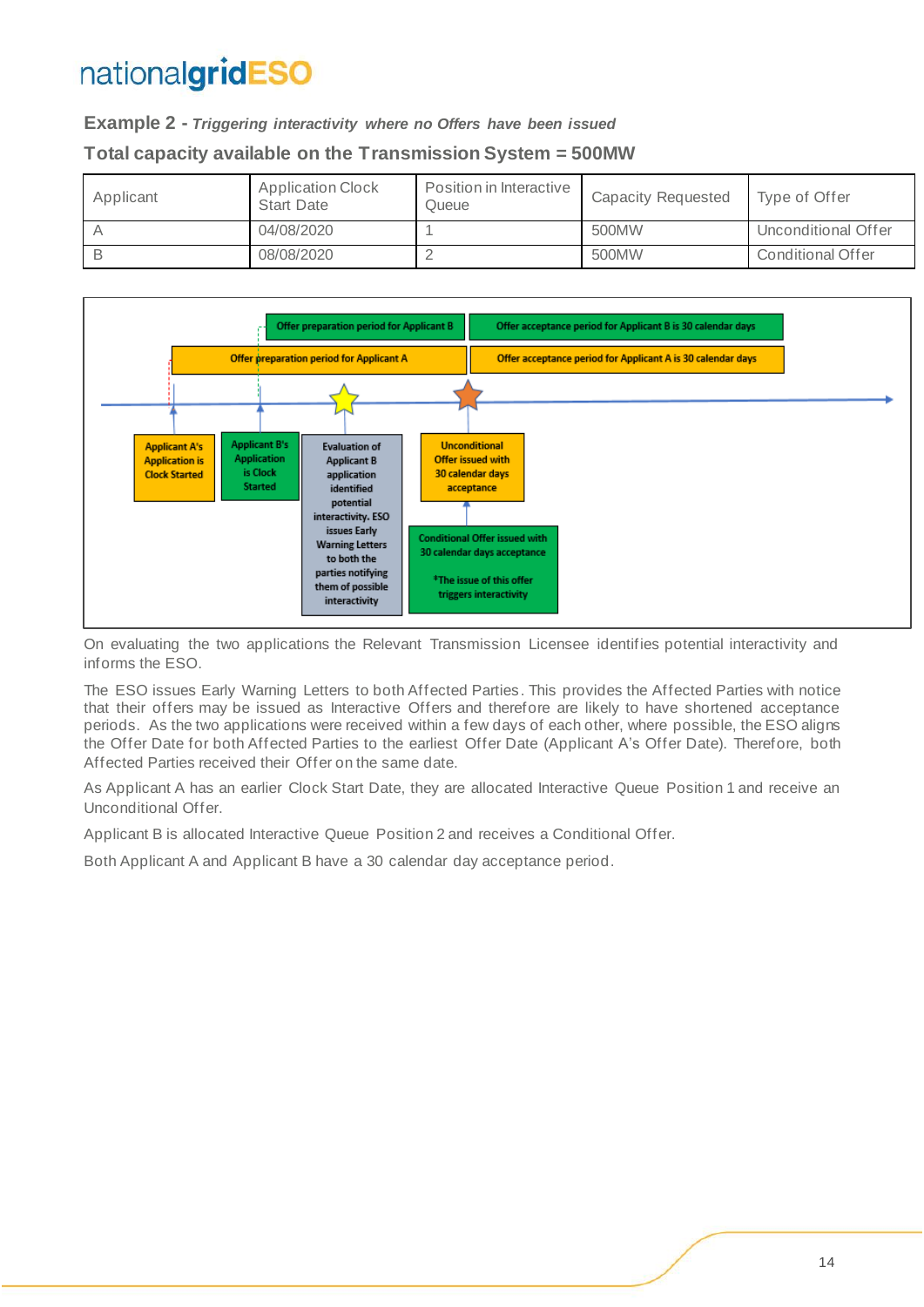#### **Example 3 -** *All Affected Parties accepting their Offers*

#### **Total capacity available on the Transmission System = 500MW**

| Applicant | Application<br><b>Clock Start Date</b> | Position in<br>Interactive<br>Queue | Capacity<br>Requested | Type of Offer          | Offer Status                           |
|-----------|----------------------------------------|-------------------------------------|-----------------------|------------------------|----------------------------------------|
| A         | 04/08/2020                             |                                     | 250MW                 | Unconditional<br>Offer | Accepted (secures offered<br>capacity) |
| B         | 05/08/2020                             |                                     | 250MW                 | Unconditional<br>Offer | Accepted (secures offered<br>capacity) |
| C         | 06/08/2020                             | 3                                   | 250MW                 | Conditional<br>offer   | Accepted (re-offered by the ESO)       |



Applicant C applies, and the ESO Clock Starts the application. The Relevant Transmission Licensee carries out the network study for Applicant C and identifies potential interactivity with Applicant A and B and notifies the ESO.

The ESO notifies the Affected Parties (Applicants A, B and C) of the potential interactivity by sending out Early Warning Letters. This will alert the three Affected Parties that their respective Offers may be issued with a shorter acceptance period of 30 calendar days.

- Once all Affected Parties with Unconditional Offers accept their respective Offers, the ESO will notify the Affected Parties of the outcome of the interactivity.
- Applicant A will secure their requested capacity as they submitted their signed acceptance of Unconditional Offer within 30 calendar days.
- Applicant B also secures their requested capacity as they accepted the Offer within the 30 calendar days and have an Unconditional Offer. In addition, their place in the Interactive Queue is higher than Applicant C. (Total 500MW allocated out of 500MW available).
- As Applicant C accepted their Condition Offer and those ahead of them have taken up all the available capacity, they will receive a revised offer from the ESO. If Applicant C wishes to retain their queue position in any further round of interactivity, they must inform the ESO in writing (e.g. by email) within 10 working days from having been informed about the outcome of the interactivity process.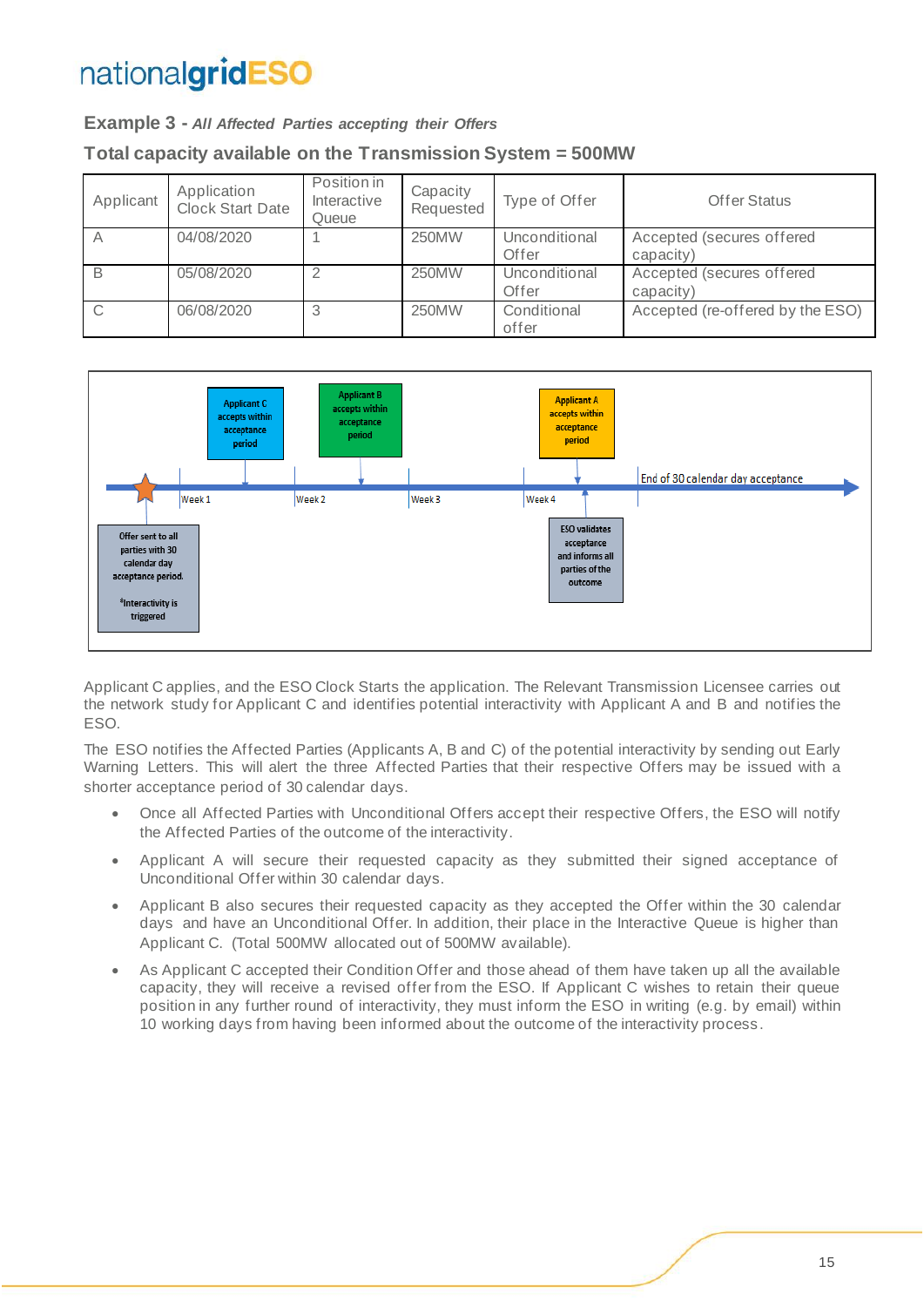**Example 4 -** *An acceptance for a Conditional Offer is received but it cannot be validated until all Offers ahead of it in the Interactive Queue have lapsed*

|  |  |  |  |  | Total capacity available on the Transmission System = 250MW |
|--|--|--|--|--|-------------------------------------------------------------|
|--|--|--|--|--|-------------------------------------------------------------|

| Applicant | Application<br><b>Clock Start Date</b> | Position in<br>Interactive Queue | Capacity<br>Requested | Type of Offer       | <b>Offer Status</b>                       |
|-----------|----------------------------------------|----------------------------------|-----------------------|---------------------|-------------------------------------------|
|           | 04/08/2020                             |                                  | 250MW                 | Unconditional Offer | Lapsed                                    |
|           | 14/08/2020                             |                                  | 250MW                 | Conditional Offer   | Lapsed                                    |
|           | 25/08/2020                             |                                  | 250MW                 | Conditional Offer   | Accepted<br>(secures offered<br>capacity) |



In this scenario, a Conditional Offer is accepted by Applicant C but this Offer cannot be validated until all acceptance periods of Offers that are ahead of it in the Interactive Queue have expired and formally lapsed (Applicant A and B). Applicant A and Applicant B have priority over Applicant C due to their higher Interactive Queue Position and so acceptance by either of these Affected Parties may impact on the outcome.

• When Applicant A's and Applicant B's Offers lapse, the ESO reviews and validates the acceptances (Applicant C) and confirms the Affected Parties status. In this example, Applicant C is successful in securing its Offer. The applicants A and B will need to reapply if they wish to proceed with a new connection offer.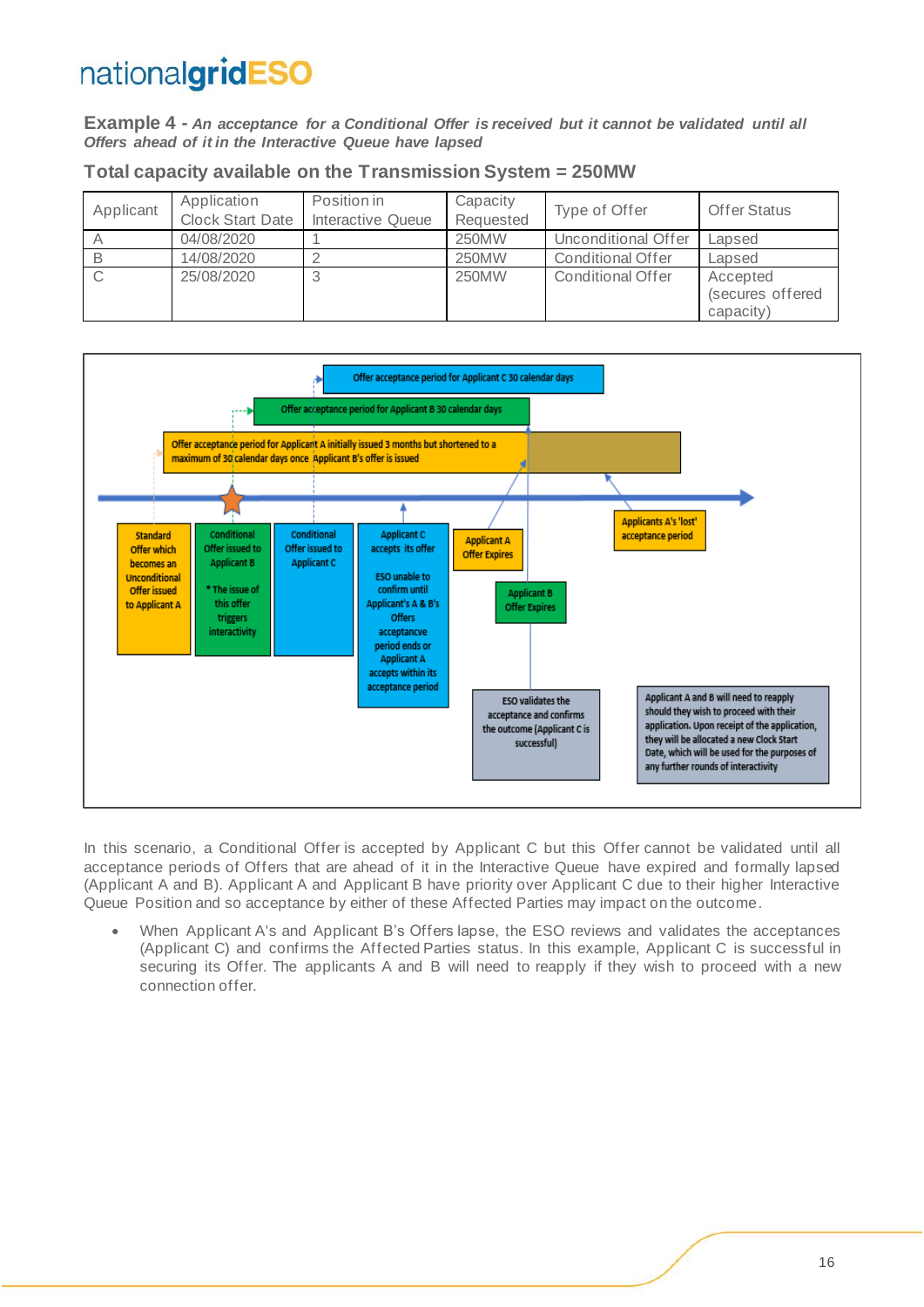**Example 5 -** *An Unconditional Offer acceptance is received, and all other Offers are reoffered* **Total capacity available on the Transmission System = 500MW**

| Applicant | Application<br><b>Clock Start</b><br>Date | Position in<br>Interactive<br>Queue | Capacity<br>Requested | Type of Offer          | Offer accepted                                                                                                              |
|-----------|-------------------------------------------|-------------------------------------|-----------------------|------------------------|-----------------------------------------------------------------------------------------------------------------------------|
| А         | 04/08/2020                                |                                     | 500MW                 | Unconditional<br>Offer | Accepted (secures<br>offered capacity)                                                                                      |
| B         | 14/08/2020                                | 2                                   | 250MW                 | Conditional<br>Offer   | The ESO confirms the<br>status prior to expiry of<br>the acceptance period<br>and provides the<br>applicant with a re-offer |
| C         | 25/08/2020                                | 3                                   | 250MW                 | Conditional<br>Offer   | The ESO confirms the<br>status prior to expiry of<br>the acceptance period<br>and provides the<br>applicant with a re-offer |



- Applicant A accepts its Unconditional Offer and the ESO validates the acceptance of Applicant A's Offer as no further Unconditional Offers are waiting to be accepted.
- There are two Conditional Offers remaining (Applicant B and Applicant C). As all available capacity has now been taken, the ESO notifies the Affected Parties that these offers are no longer able to be accepted and that the ESO will provide a re-offer with revised terms.
- As Applicant B and Applicant C had valid offers when they were notified that they will receive reoffers, they will have the opportunity to retain their original queue position, which is based on their original Clock Start Date. However, they need to notify the ESO in writing (e.g. by email) within 10 working days of their notification that they will receive a re-offer that they wish to retain their queue position in the event of further interactivity.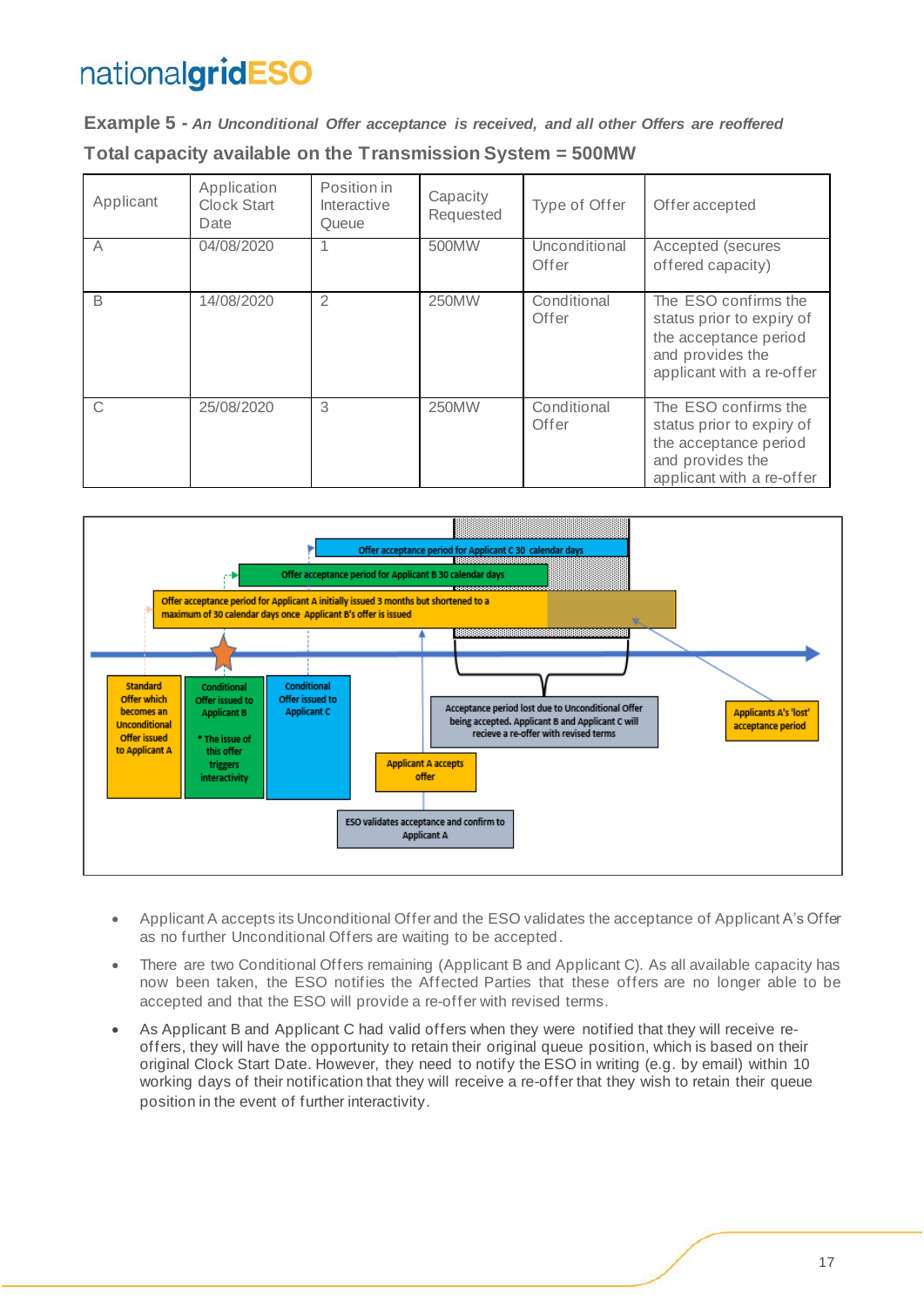**Example 6 -** *Triggering interactivity where Offers issued with different acceptance periods* **Available Capacity on the Transmission System = 60MW** 

| Applicant | Connection<br>Agreement<br>Type           | Application<br>Clock<br>Start<br>Date | Position<br>in<br>Interactive<br>Queue | Capacity<br>Requested | Type of Offer          |
|-----------|-------------------------------------------|---------------------------------------|----------------------------------------|-----------------------|------------------------|
| Α         | Transmission<br>Connection<br>(Developer) | 04/08/2020                            |                                        | 55MW                  | Unconditional<br>Offer |
| B         | Project<br>Progression<br>(DNO)           | 08/08/2020                            |                                        | 10MW                  | Conditional<br>Offer   |



Following review of the two applications, the Relevant Transmission Licensee identifies potential interactivity and informs the ESO.

The ESO issues Early Warnings Letters to both parties to give them notice that their offers are likely to have shortened acceptance periods.

As the applications were received within a few days of each other, where possible, the ESO aligns the Offer Date for both Affected Parties to the earliest Offer issue date (Applicant A's Offer Date). Therefore, both Affected Parties received its Offer on the same date.

As Applicant A has an earlier Clock Start Date, they are allocated Interactive Queue position 1 and receive an Unconditional Offer.

Applicant B is allocated Interactive Queue position 2 and receives a Conditional Offer.

As the Applicant A is a developer applicant, they are issued the offer with a 30 calendar day acceptance period.

As the Applicant B is a DNO applicant, they are issued the offer with 45 calendar day acceptance period. The 45 calendar day acceptance for the DNO allows the DNO to undertake due diligence, prepare its offer to issue to its customer, and allow the DNO customer time to review, sign and return its offer to the DNO before the DNO has to sign and return its offer to the ESO. The DNO customer will have normal 30 calendar day acceptance period to accept the offer.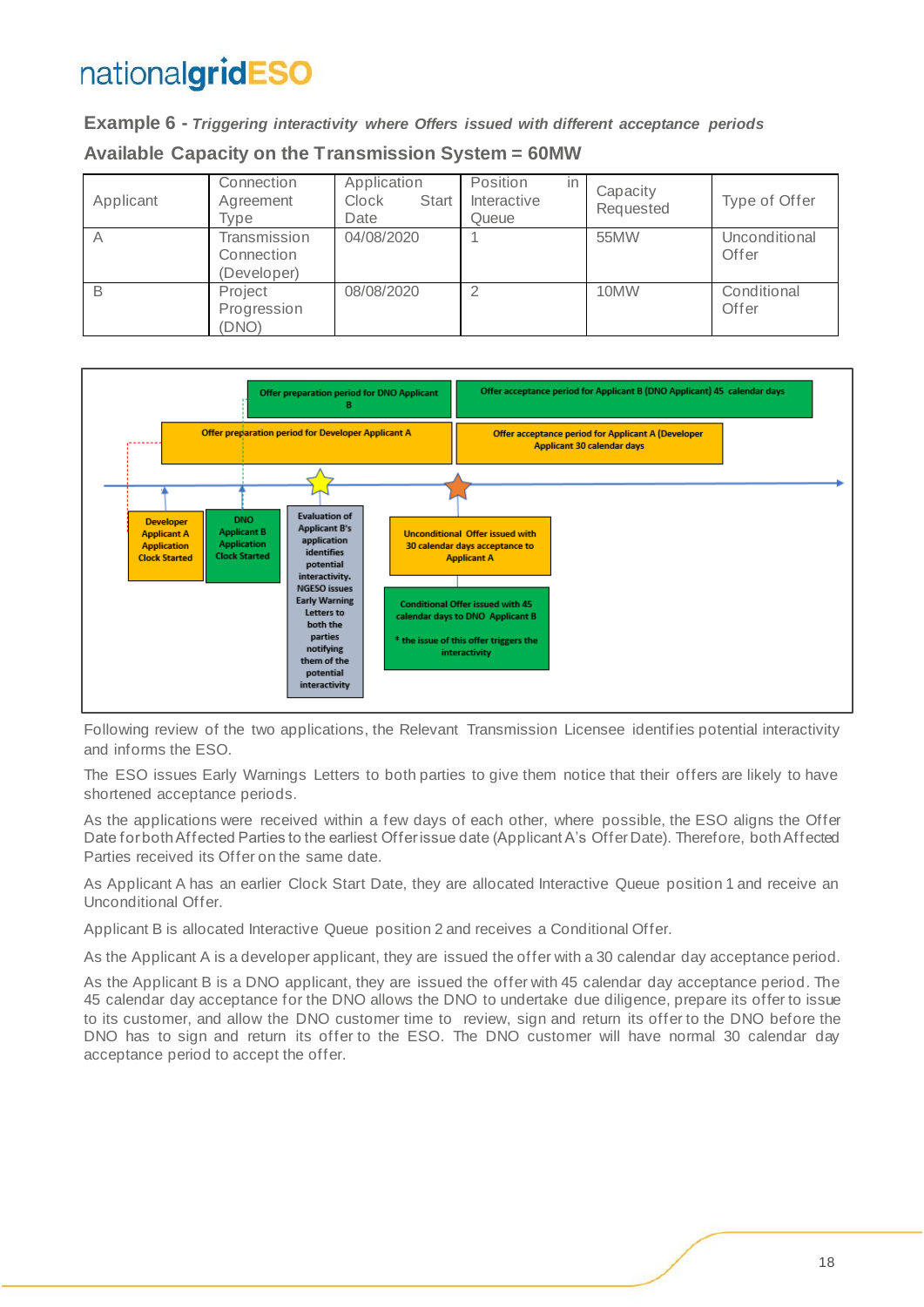### <span id="page-18-0"></span>**Appendix 3: ESO Proforma to Request Data relating to Transmission Impact Assessments (Appendix G)**

**INTERACTIVIT** 

This proforma request data from the Distribution Network Operator<br>when applicants may become interactive where the GSP has an existing TIA in place.

Following initial assessment of a Transmission application at Name of the substation, NGESO believe this application will be potentially interactive with the remaining Materiality Headroom on the Appendix G for Relevant Substation Name

#### List of Relevant Embedded Power Station that have accepted their offer after APPENDIX G update to the ESO

| Relevant<br>Embedded<br>Power station | Developer<br>Capacity | Competent<br>Application<br>start date | Offer<br>Acceptance<br>date | Date of<br>Connection | Technology | Interactive<br>Queue Position<br>NB: ESO to<br>complete |
|---------------------------------------|-----------------------|----------------------------------------|-----------------------------|-----------------------|------------|---------------------------------------------------------|
|                                       |                       |                                        |                             |                       |            |                                                         |

| Relevant<br>Embedded<br>Power<br>station | Developer<br>Capacity | Competent<br>Application<br>start date | Offer<br>due<br>date | Offer to<br>be<br>accepted<br>by date | Date of<br>Connection | Technology | Interactive<br>Queue<br>Position<br>NB: ESO to<br>complete |
|------------------------------------------|-----------------------|----------------------------------------|----------------------|---------------------------------------|-----------------------|------------|------------------------------------------------------------|
|------------------------------------------|-----------------------|----------------------------------------|----------------------|---------------------------------------|-----------------------|------------|------------------------------------------------------------|

| List of Relevant Embedded Power Stations Offers that are within their acceptance period, but not<br>yet accepted |                       |                                        |                                    |                       |            |                                                         |  |  |
|------------------------------------------------------------------------------------------------------------------|-----------------------|----------------------------------------|------------------------------------|-----------------------|------------|---------------------------------------------------------|--|--|
| Relevant<br>Embedded<br>Power station                                                                            | Developer<br>Capacity | Competent<br>Application<br>start date | Offer to be<br>accepted<br>by date | Date of<br>Connection | Technology | Interactive<br>Queue Position<br>NB: ESO to<br>complete |  |  |
|                                                                                                                  |                       |                                        |                                    |                       |            |                                                         |  |  |
|                                                                                                                  |                       |                                        |                                    |                       |            |                                                         |  |  |

**Total Headroom available:** 

Total MW Used:

**DNO Contact details**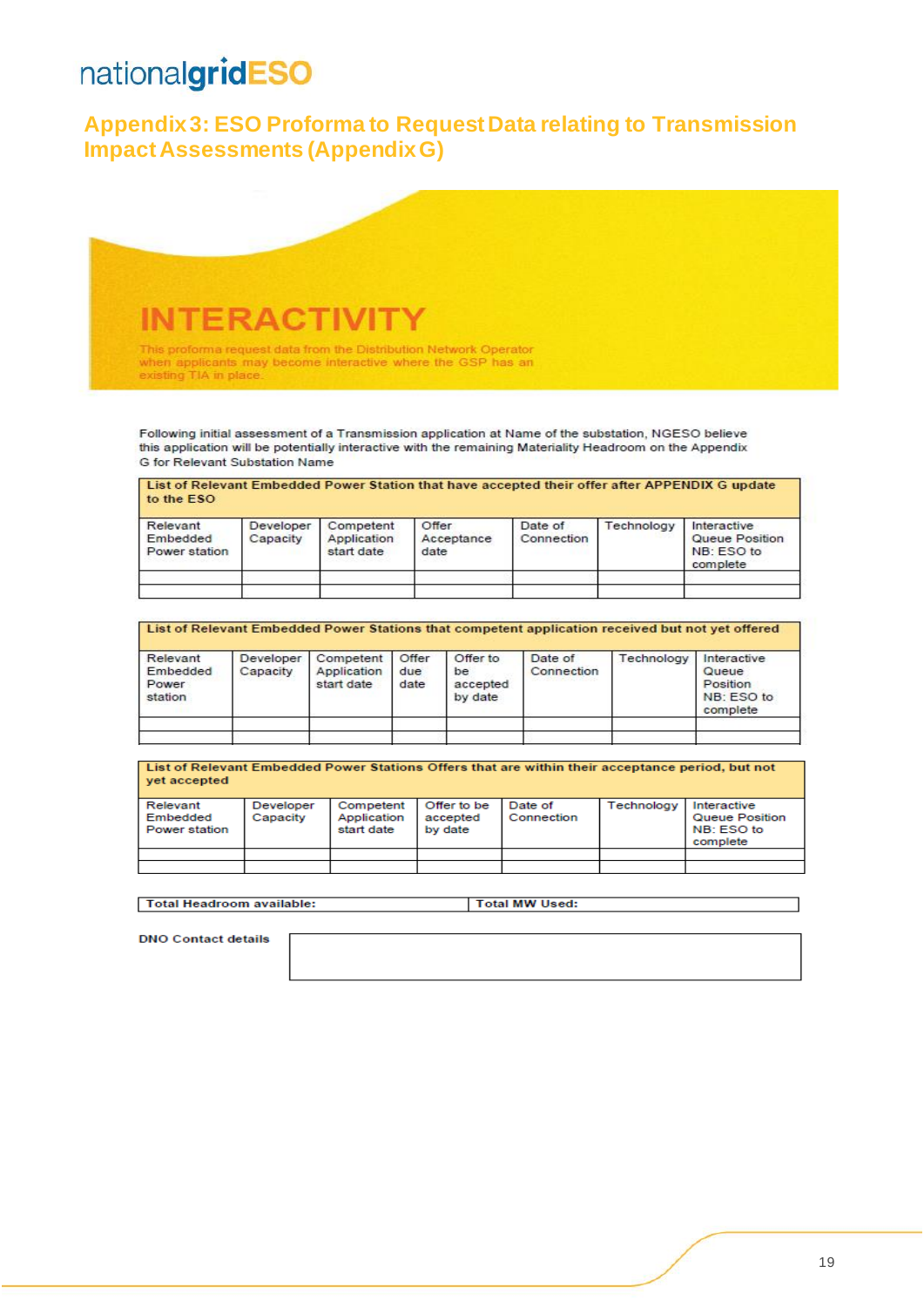### <span id="page-19-0"></span>**Appendix 4: Acronyms and Definitions**

| <b>Term</b>                            | <b>Definition</b>                                                                                                        |
|----------------------------------------|--------------------------------------------------------------------------------------------------------------------------|
| <b>Affected Party</b>                  | An applicant who has received an Interactivity Notification and<br>has an allocated position within an Interactive Queue |
| Appendix G                             | The process through which a Transmission Impact Assessment<br>is established                                             |
| Affected Transmission Owner            | The connection offer issued to the ESO by the affected Relevant                                                          |
| Connection Offer (ATOCO)               | Transmission Licensee (If any), which subsequently forms the                                                             |
|                                        | terms of the offer issued to applicants in their Interactive Offer                                                       |
| Calendar Days                          | Every day on the calendar, including weekends and public<br>holidays.                                                    |
| <b>Clock Start Date</b>                | The date when the ESO receives both:                                                                                     |
|                                        | confirmation from the Relevant Transmission Owner(s)<br>1.                                                               |
|                                        | that an application is technically competent; and                                                                        |
|                                        | 2. the application fee has been received from the applicant.                                                             |
| <b>Conditional Offer</b>               | An Offer that is dependent on some or all offers within the                                                              |
|                                        | Interactive Queue not being accepted in order to secure the<br>terms set out in the Interactive Offer                    |
| <b>Connection Planning Assumptions</b> | Connection Planning Assumption - the provision for the Relevant                                                          |
| (CPA)                                  | Transmission Licensee to request data under the terms of                                                                 |
|                                        | System Operator Transmission Owner Code (STC) to allow the<br>data to be shared                                          |
| <b>CUSC</b>                            | The Connection and Use of System Code. This constitutes the                                                              |
|                                        | contractual framework for connection to, and use of, the national                                                        |
|                                        | electricity transmission system                                                                                          |
| Developer Acceptance Period            | The amount of time developers have to accept their Interactive                                                           |
|                                        | Offer.                                                                                                                   |
|                                        |                                                                                                                          |
|                                        | This will be 30 calendar days from the date of the offer being                                                           |
|                                        | issued where it is issued as an Interactive Offer.                                                                       |
|                                        | Where interactivity being triggered following the issue of a                                                             |
|                                        | Standard Offer, this will be either:                                                                                     |
|                                        | a maximum of 30 days where the remaining acceptance                                                                      |
|                                        | period exceeds 30 calendar days; or                                                                                      |
|                                        | where fewer than 30 calendar days remain, the amount                                                                     |
|                                        | of days that are left.                                                                                                   |
| Developer Applicant                    | An applicant other than a Distribution Network Owner.                                                                    |
|                                        |                                                                                                                          |
|                                        | This can be for an application for use of, or connection to, the                                                         |
|                                        | distribution or transmission network.                                                                                    |
| <b>Distribution Applicant</b>          | An applicant that is applying to connect to the distribution<br>network                                                  |
| <b>DNO</b>                             | A Distribution Network Operator's application in respect of the                                                          |
|                                        | transmission network.                                                                                                    |
| <b>DNO Applicant</b>                   | An applicant that is a Distribution Network Operator                                                                     |
| <b>DNO Acceptance Period</b>           | The amount of time DNOs have to accept their Interactive Offer.                                                          |
|                                        |                                                                                                                          |
|                                        | This will be 45 calendar days from the date of the offer being<br>issued where it is issued as an Interactive Offer.     |
|                                        |                                                                                                                          |
|                                        | Where interactivity being triggered following the issue of a                                                             |
|                                        | Standard Offer, this will be either:                                                                                     |
|                                        | a maximum of 45 days where the remaining acceptance                                                                      |
|                                        | period exceeds 45 calendar days; or                                                                                      |
|                                        | where fewer than 45 calendar days remain, the amount of days                                                             |
|                                        | that are left.                                                                                                           |